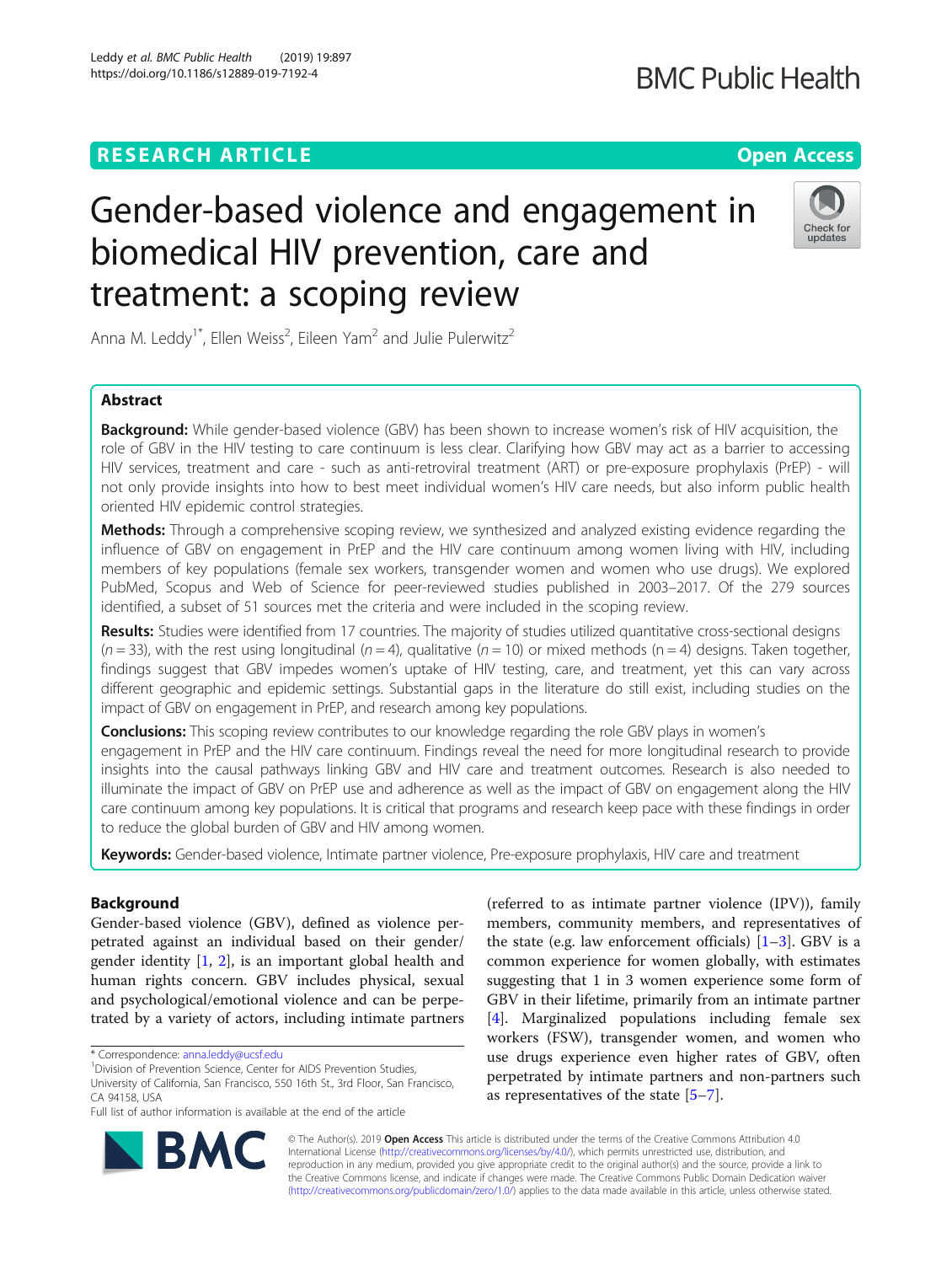GBV is associated with several acute and long-lasting health consequences [\[8](#page-11-0)], including HIV [[9,](#page-11-0) [10\]](#page-11-0). Globally, women are disproportionately affected by HIV—particularly in the epidemic's epicenter in sub-Saharan Africa- and HIV is the leading cause of death among women of reproductive age [[11\]](#page-11-0). FSW, transgender women, and women who inject drugs are at even greater risk for HIV acquisition and HIV-related morbidity and mortality, due to their marginalized status in society, and the associated barriers they face in accessing HIV services [\[11](#page-11-0)]. Because of this, members of these populations have been identified as 'key populations' by international HIV organizations including the Joint United Nations Programme on HIV/AIDS (UNAIDS) [\[12\]](#page-11-0).

A large body of evidence has demonstrated an inextricable link between GBV and HIV among women [[9](#page-11-0), [10](#page-11-0)]. Women who experience GBV are more likely to engage in HIV risk behaviors such as condomless sex and are more likely to be living with HIV [\[9,](#page-11-0) [10,](#page-11-0) [13](#page-11-0)]. Similarly, evidence suggests that women living with HIV (WLHIV) are at increased risk for experiencing violence [[14](#page-11-0)–[16\]](#page-11-0). However, the role of GBV in the HIV care continuum (which includes HIV testing, and appropriate care and treatment for HIV or to prevent transmission via PrEP) is less clear. It is critical to clarify how GBV may act as a barrier to accessing HIV testing, linking to and staying engaged in HIV care and treatment, as well as PrEP, not only to address violence against individual women and meet their HIV care needs, but to also achieve public health-oriented HIV epidemic control goals. In 2015, for example, the World Health Organization (WHO) published guidelines which promoted the use of anti-retroviral treatment (ART) by anyone diagnosed with HIV, given the protective effects of early treatment initiation [[17](#page-11-0)–[19](#page-11-0)]. Further, in 2017, UNAIDS adopted the 'epidemic control' paradigm whereby the global HIV response is now working towards 90% awareness of HIV status, 90% of those with HIV on treatment, and 90% of those on treatment virally suppressed [[20](#page-11-0)]. Also in 2017, WHO finalized guidelines promoting pre-exposure prophylaxis (PrEP) - a formulation of antiretrovirals (ARVs) that prevents HIV acquisition even if exposed to HIV [\[21,](#page-11-0) [22\]](#page-11-0) - for all those at substantial risk of HIV, including members of key populations [[18](#page-11-0)]. In response, a massive global effort to encourage HIV testing and treatment has been rolled out, as testing is the entrypoint to HIV care and ART for those living with HIV, as well as PrEP for those at substantial risk of HIV. Key to the success of both HIV treatment and PrEP use is the regular adherence to the medications [[23\]](#page-11-0).

Over the past several years, a limited body of evidence has documented GBV as a barrier to women's engagement in the HIV care continuum. For example, a 2015 systematic review and meta-analysis by Hatcher and colleagues [[24](#page-11-0)] – conducted before the guidelines mentioned above were established - explored the effects of IPV on ART use, ART adherence (measured via self-report and viral load), and retention in HIV care among WLHIV. The review identified 13 cross-sectional studies, primarily from the United States, and the meta-analysis demonstrated that IPV was associated with lower ART use, lower selfreported ART adherence, and lower odds of viral suppression [[24](#page-11-0)]. This review did not include the literature exploring the effect of GBV on HIV testing or PrEP, and none of the identified studies included key populations. The authors noted the need for future research to explore the effect of GBV on the care continuum for these populations [[24\]](#page-11-0).

In light of the new global test and start guidelines [[18](#page-11-0)], research is needed to summarize the evidence regarding the role GBV plays in engagement in the HIV testing to care continuum and PrEP among women, including members of key populations. Such a review can provide important insights into areas for future research and possible avenues for intervention. Accordingly, building upon the findings of the 2015 systematic review, we conducted an updated review of the evidence linking GBV to engagement in the HIV care continuum and PrEP using a 'scoping' methodology. A scoping review provides a more comprehensive review of the literature than a systematic review by looking broadly across study designs (for more detail, see the methods section) [\[25\]](#page-11-0). The present study aimed to expand upon the prior systematic review in two ways. First, we examined the evidence regarding the relationship between GBV and HIV testing as well as PrEP use and adherence, in addition to care and treatment. Second, we sought to identify studies that assessed the effect of GBV on engagement in the HIV care continuum and PrEP among members of key populations, including FSW, transgender women, and women who use drugs.

## Methods

# Scoping review

We conducted a scoping review, which enables researchers to summarize what is known about a certain topic for dissemination to policy makers and practitioners, and to identify gaps in the existing literature [[25](#page-11-0)]. In contrast to systematic reviews, which are guided by a research question focused on a particular study design (typically restricted to quantitative methods), scoping reviews aim to "identify all relevant literature regardless of study design"  $[25]^{(p.22)}$  $[25]^{(p.22)}$  $[25]^{(p.22)}$ . Additionally, scoping reviews call for an iterative process of refining search terms as the researcher becomes more familiar with the literature, to ensure the review is comprehensive [[25](#page-11-0)].

## Identifying the research questions and relevant literature

This scoping review was guided by Arksey and O'Malley's (2005) methodological framework [[25\]](#page-11-0), and examined the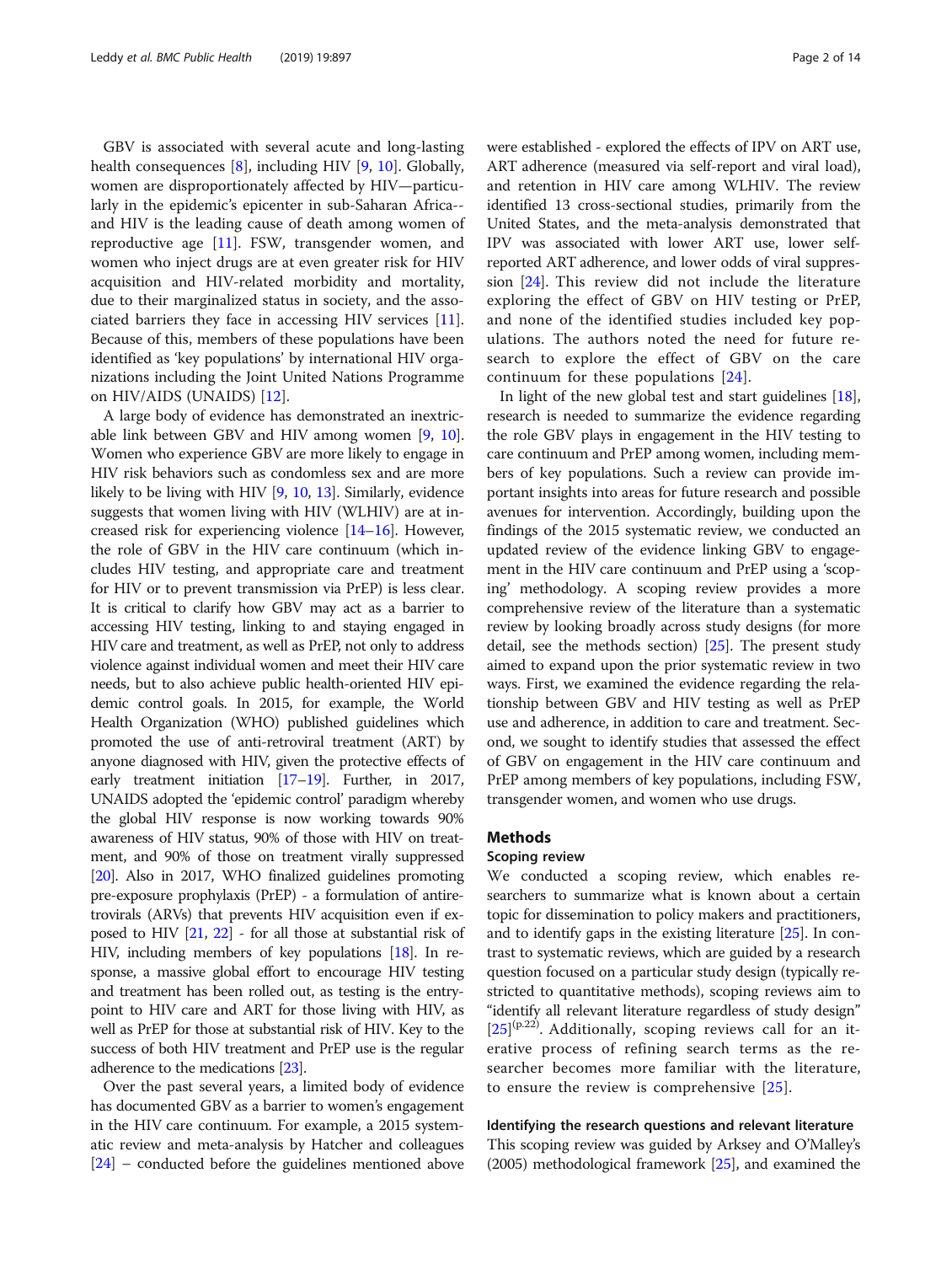known relationship between GBV and engagement in the HIV care continuum and PrEP among women, including members of key populations (FSW, female drug users, and transgender women). When examining the care continuum, we included HIV testing, linkage to and engagement in care, ART adherence and viral suppression. The team identified a search strategy based on a review of the literature and medical subject heading (MeSH) terms. We explored the three search engines (PubMed, Scopus and Web of Science) for studies published in peer-reviewed journals in English between January 2003 and November 2017. We began our search in 2003 given that the WHO and UNAIDS began their initiative to roll out ART in low and middle income countries during that year [\[26\]](#page-11-0). Table 1 outlines the search terms used for each search engine. For each database, we conducted separate searches for each population given that individual searches in some cases yield different (and more) articles than a combined search.

### Selecting the literature

We reviewed the titles and abstracts of all identified sources. The team created 'post hoc' exclusion criteria at this point to further narrow the review. Developing post-hoc exclusion criteria is a hallmark of the scoping review methodology. It is recommended to maximize the likelihood that researchers identify all relevant criteria as they familiarize themselves with the literature [[25\]](#page-11-0). We excluded articles that were opinion pieces, protocols describing study designs, and literature reviews (although we did include individual studies that were referred to in literature reviews that met our inclusion criteria). We also excluded papers that explored violence

Table 1 Search terms

"viral load")

| Search<br>engine  | Search terms                                                                                                                                                                                                                                                                                                                                                                                                                                                                       |
|-------------------|------------------------------------------------------------------------------------------------------------------------------------------------------------------------------------------------------------------------------------------------------------------------------------------------------------------------------------------------------------------------------------------------------------------------------------------------------------------------------------|
| PubMed            | ((gender based violence [TIAB]) OR (intimate partner violence<br>[TIAB]) OR (violence against women [TIAB]) OR (domestic<br>violence [TIAB])) AND ((HIV services [TIAB]) OR (HIV care<br>cascade [TIAB]) OR (HIV treatment cascade [TIAB]) OR (HIV<br>care continuum [TIAB]) OR (Pre-exposure Prophylaxis [TIAB])<br>OR (HIV test* [TIAB]) OR (linkage to HIV care* [TIAB]) OR<br>(engagement in HIV care* [TIAB]) OR (antiretroviral adherence<br>[TIAB]) OR (viral load [TIAB])) |
| Scopus            | TITLE-ABS-KEY ("gender based violence" OR "intimate partner<br>violence" OR "violence against women" OR "domestic<br>violence") AND TITLE-ABS-KEY ("HIV services" OR"HIV care cas<br>cade" OR "HIV treatment cascade" OR "HIV care continuum"<br>OR "Pre-exposure prophylaxis" OR "HIV test*" OR "linkage to<br>HIV care*" OR "engagement in HIV care*" OR "antiretroviral ad<br>herence" OR "viral load")                                                                         |
| Web of<br>Science | $TS =$ ("gender based violence" OR "intimate partner violence"<br>OR "violence against women" OR "domestic violence") AND<br>TS = ("HIV services" OR "HIV care cascade" OR "HIV treatment<br>cascade" OR "HIV care continuum" OR "Pre-exposure<br>prophylaxis" OR "HIV test*" OR "linkage to HIV care*" OR<br>"engagement in HIV care*" OR "antiretroviral adherence" OR                                                                                                           |

and only the acceptability or awareness of HIV services, as our focus was on the influence over behaviors. Finally, if papers included data from both male and female participants, we excluded those that did not disaggregate the results by sex. The articles of the remaining sources were reviewed in full. Reference sections of all included sources were hand searched for additional relevant sources not already identified by the database search. Relevant sources were included in the full review.

#### Charting, collating and summarizing the information

The first author created a matrix to chart relevant information about all the sources reviewed. Specifically, the chart included details about the study design, sample size, population and relevant findings. In accordance with Arksey and O'Malley's framework [\[25](#page-11-0)], the research team held meetings to discuss the overall themes emerging from the reviewed literature and to identify gaps in the literature that warranted further exploration.

# Results

As shown in Fig. [1,](#page-3-0) the team identified 226 non-duplicate sources to review from the database search. An additional 53 sources were added after reviewing the reference sections of the sources identified by the database search. Of these 279 sources, a subset of 51 sources were included in the scoping review (Table [2\)](#page-4-0). Studies were from 17 countries: 10 countries from Africa (Uganda, Kenya, Zambia, Malawi, Ethiopia, South Africa, Tanzania, Cameroon, Tunisia and Cote D'Ivoire), three countries from Asia (Nepal, India, Malaysia), two countries from South America (Dominican Republic and Bolivia), and North America (United States (U.S.) and Canada). The majority of studies identified utilized quantitative cross-sectional designs ( $n =$ 33), four used quantitative longitudinal designs, ten were qualitative and four were mixed methods. Below, we outline the evidence regarding the effects of experiences of violence on women's engagement in the HIV care continuum and PrEP.

# GBV and its implications for engagement in the HIV care continuum and PrEP

## HIV testing

The review yielded 19 quantitative studies (three longitudinal and 16 cross-sectional studies), one qualitative study and one mixed method study that explored the relationship between violence and HIV testing among women. Three studies were conducted among members of key populations (two studies were among women who use drugs and one was among FSW). We did not find any studies that examined the relationship between GBV and HIV testing among transgender women.

Results were mixed. A number of the studies found that experiences of violence were associated with reduced HIV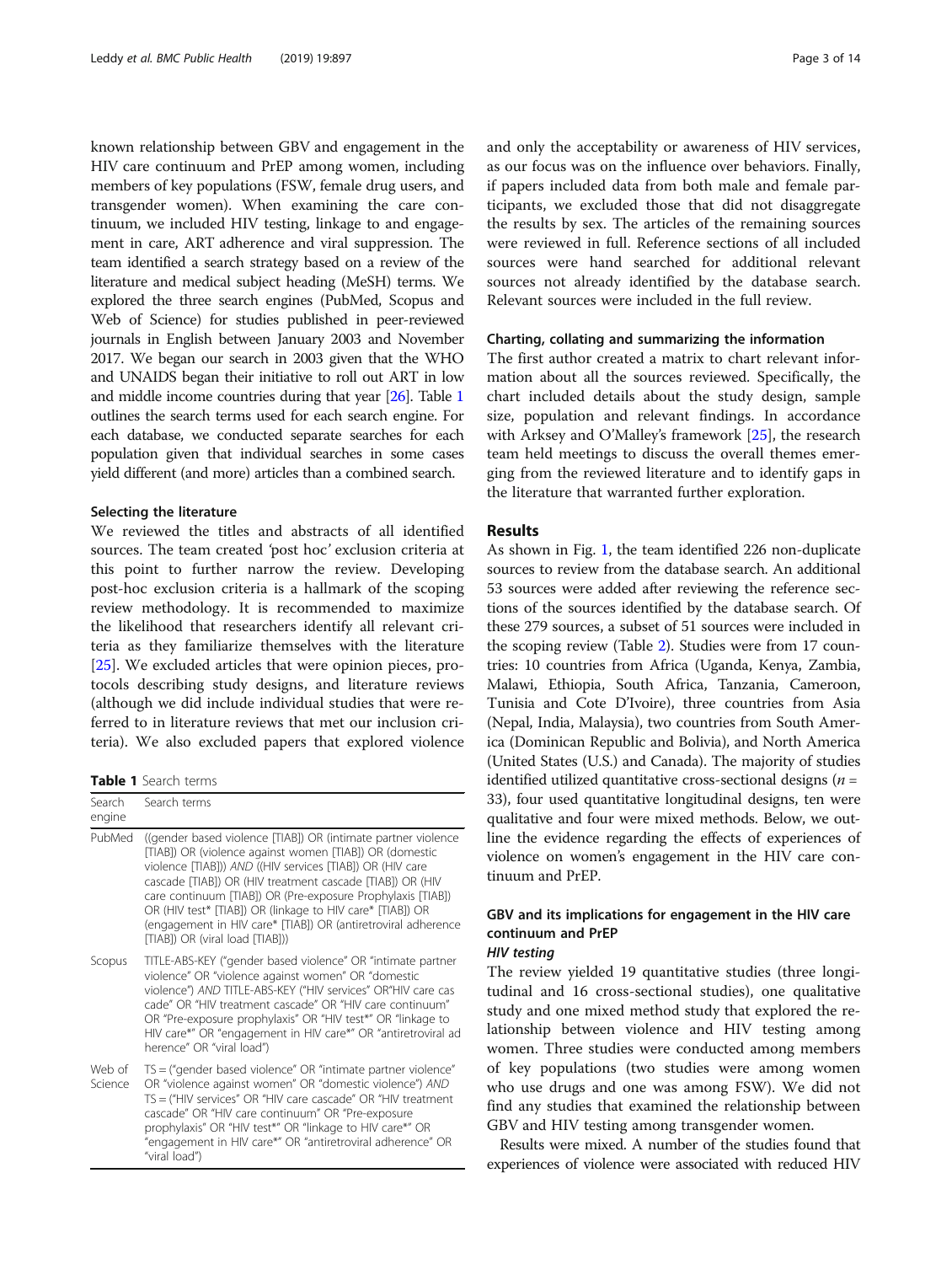<span id="page-3-0"></span>

testing among women [\[30,](#page-11-0) [33,](#page-11-0) [34](#page-11-0), [36,](#page-11-0) [39\]](#page-11-0). Qualitative studies described how fear of a violent reaction from one's partner in the event of a positive test result contributed to reduced rates of HIV testing [\[43,](#page-11-0) [44](#page-12-0)]. A cross-sectional study by Turan et al. (2011) supported these findings by demonstrating that anticipated stigma (defined as break-up of marriage/relationship and physical violence from a partner) upon testing positive for HIV was associated with refusing to test for HIV [\[27\]](#page-11-0).

Two studies among key populations also found a negative relationship between GBV and HIV testing [[39](#page-11-0), [65](#page-12-0)]. A cross-sectional study among women who use drugs in Malyasia found that experiences of adulthood violence from a partner were associated with failure to test for HIV [\[39](#page-11-0)]. Another study among substance-using black South African women found that those who experienced physical violence were less likely to be aware of their HIV-positive status [\[65\]](#page-12-0).

At the same time, five additional studies, all from the U.S., found experiences of violence to be associated with increased HIV testing [\[31](#page-11-0), [35](#page-11-0), [37,](#page-11-0) [38,](#page-11-0) [40](#page-11-0)]. One of these studies was a longitudinal study, which found that experiences of intimate partner violence (IPV) in the past 12 months at baseline was significantly associated with increased odds of receiving a test for sexually transmitted infections (STIs) (including HIV) during a two-year follow up period [[40\]](#page-11-0).

Seven studies found no significant relationship between experiences of violence and uptake of HIV testing among women [\[28,](#page-11-0) [29,](#page-11-0) [32](#page-11-0), [41](#page-11-0), [42,](#page-11-0) [44,](#page-12-0) [62](#page-12-0)]. Two of these studies utilized longitudinal designs. Conroy et al. (2015) found that physical and sexual violence at baseline was not significantly associated with receiving a subsequent HIV test during a 16 month follow up period among women in heterosexual couples in Malawi [[41\]](#page-11-0). A cross-sectional study among FSW in Côte d'Ivoire also found no significant relationship between physical or sexual violence and uptake of HIV testing [[62](#page-12-0)].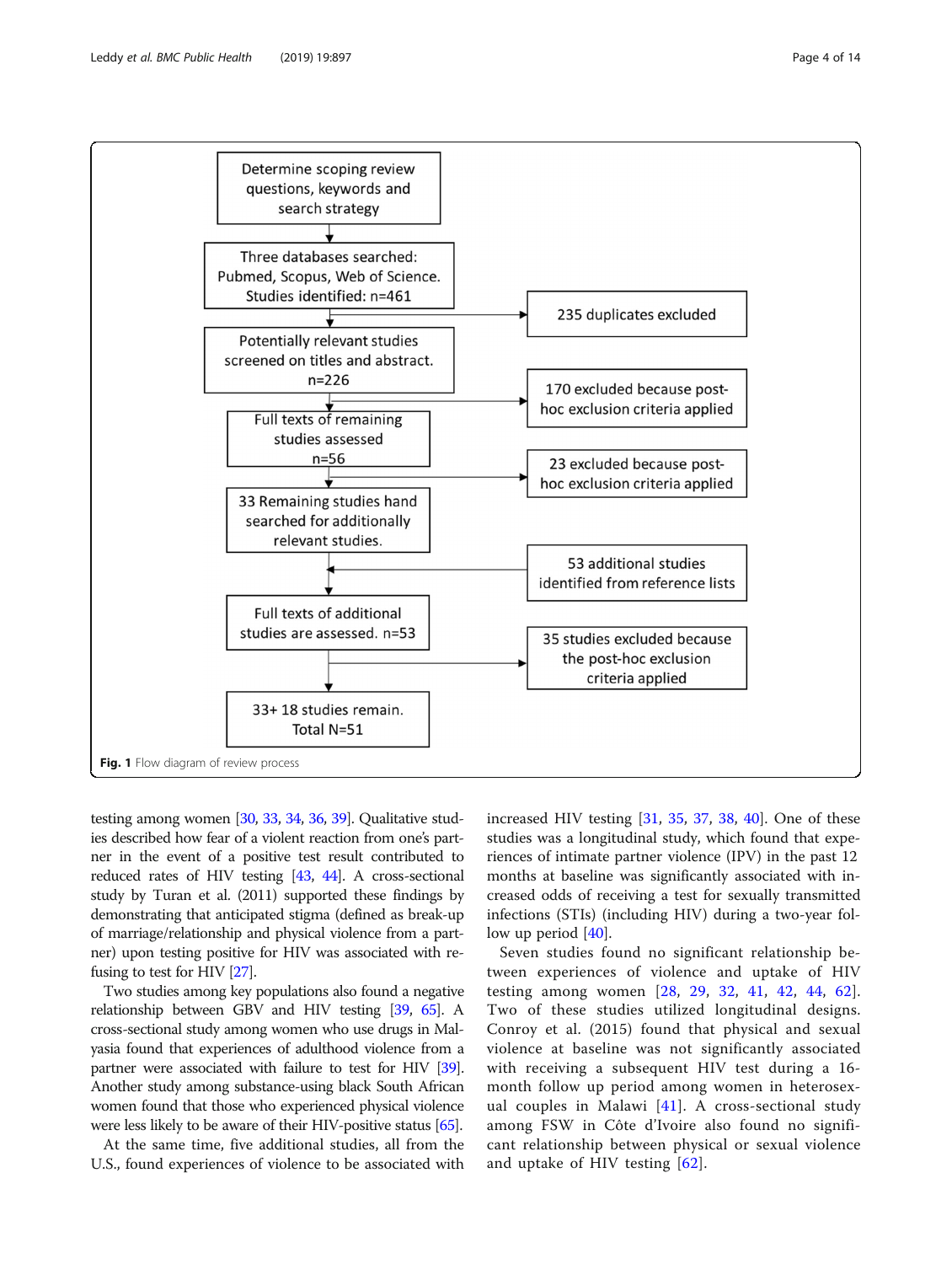| ì                                                                                                                                          |                        |
|--------------------------------------------------------------------------------------------------------------------------------------------|------------------------|
| $\begin{array}{c} 1 \ 0 \ 0 \end{array}$                                                                                                   | j<br>š<br>i<br>S       |
| www.handuitealt.put of Hilly Maryley MiH to also in Savi<br>$\frac{1}{2}$                                                                  | j<br>ה<br>כל<br>Sample |
| j<br>1<br>1<br>1<br>3<br>1<br><br>מי (במון מר מימו<br>.<br>ו<br>١<br>j<br>$\overline{ }$<br>J<br>TI Ira<br>5<br>ì<br>ļ<br>I<br>l<br>ì<br>l | j                      |
| $\ddot{\phantom{a}}$<br>j<br>ì                                                                                                             | ountry                 |
| able ?                                                                                                                                     | š                      |

<span id="page-4-0"></span>

|                                           |          | Table 2 Summary of published literature on GBV as                                                                                                          |                           |                 | a barrier to women's uptake of HIV prevention and treatment services and behaviors                                                                                                                                                                                                                                                                                                                     |
|-------------------------------------------|----------|------------------------------------------------------------------------------------------------------------------------------------------------------------|---------------------------|-----------------|--------------------------------------------------------------------------------------------------------------------------------------------------------------------------------------------------------------------------------------------------------------------------------------------------------------------------------------------------------------------------------------------------------|
| Author                                    | Country  | Population                                                                                                                                                 | (women)<br>Sample<br>size | Design          | Findings                                                                                                                                                                                                                                                                                                                                                                                               |
| HIV TESTING                               |          |                                                                                                                                                            |                           |                 |                                                                                                                                                                                                                                                                                                                                                                                                        |
| Quantitative                              |          |                                                                                                                                                            |                           |                 |                                                                                                                                                                                                                                                                                                                                                                                                        |
| Turan et al.<br>(2011) $[27]$             | Kenya    | Pregnant women (218 years) attending ANC clinics                                                                                                           | 1525                      | Cross-sectional | items; anticipating break-up of marriage or relationship and physical violence from a<br>Anticipated stigma from one's partner upon testing positive for HIV was significantly<br>associated with increased odds of refusing to test for HIV. The measure of<br>anticipated stigma from one's partner was based on the combined score from two<br>partner.                                             |
| Nelson et al.<br>$(2016)$ $[28]$          | Zambia   | Women (15-49 years)                                                                                                                                        | 5014                      | Cross-sectional | association between IPV and consent to test for HIV in rural areas but not in urban<br>consenting to HIV testing. A stratified analysis showed that there was a significant<br>In the unadjusted analysis, IPV was significantly associated with increased odds of<br>areas. However, in the multivariable analysis, there was no significant relationship<br>between IPV and consent to test for HIV. |
| Satyanarayana<br>$[2009]$ $[29]$          | India    | Women (18-50 years)                                                                                                                                        | 100                       | Cross-sectional | This study found no significant differences between women who consented to test<br>for HIV and those who did not in terms of their exposure to violence.                                                                                                                                                                                                                                               |
| $(2005)$ $[30]$<br>Pearlman               | Ú.       | Pregnant and post-partum women (≤ 3 months after delivery)<br>enrolled in in a federally funded nutrition program for women,<br>infants and children (WIC) | 433                       | Cross-sectional | Experiencing IPV in the past 12 months was associated with reduced probability of<br>receiving a prenatal HIV test.                                                                                                                                                                                                                                                                                    |
| Tucker (2003)<br>[31]                     | S.       | Women (18-55 years) sheltered and low-income housed                                                                                                        | 898                       | Cross-sectional | Women who had ever experienced sexual violence since they were 18 were<br>significantly more likely to have ever tested for HIV.                                                                                                                                                                                                                                                                       |
| Nikolova et al.<br>$(2015)$ [32]          | Kenya    | Heterosexual couples (men and women N = 2862)                                                                                                              | 1431                      | Cross-sectional | Experiences of sexual violence were not significantly associated with ever having<br>tested for HIV among women.                                                                                                                                                                                                                                                                                       |
| Mohammed<br>et al. (2017)<br>$[33]$       | Ethiopia | Heterosexual couples (men and women N = 420)                                                                                                               | 210                       | Cross-sectional | Women who reported ever experiencing physical violence from their partner were<br>significantly less likely to have tested for HIV.                                                                                                                                                                                                                                                                    |
| Etudo et al.<br>(2016) [34]               | S.       | HIV-negative adult women (218 years)                                                                                                                       | 29                        | Cross-sectional | Women who experienced emotional, physical, and/or sexual violence were less likely<br>to test for HIV in the past year, report a longer time since their last HIV test, and<br>reported more barriers to HIV testing, compared to women who had not<br>experienced violence.                                                                                                                           |
| Rountree et al.<br>$(2016)$ [35]          | S.       | Adult women (218 years)                                                                                                                                    | 18,917                    | Cross-sectional | Women who experienced IPV in their lifetime reported higher rates of HIV testing<br>compared to women who had never experienced IPV.                                                                                                                                                                                                                                                                   |
| Nasrullah et al.<br>$(2013)$ [36]         | S.       | Non-pregnant adult women (218 years)                                                                                                                       | 29,209                    | Cross-sectional | to women with no IPV history. However, nearly half of the women who experienced<br>forced sex were significantly more likely to have ever been tested for HIV compared<br>Women who experienced threatened violence, attempted violence, or unwanted/<br>IPV had never tested for HIV.                                                                                                                 |
| Brown et al.<br>$(2013)$ [37]             | S.       | Adult women (218 years)                                                                                                                                    | 30,182                    | Cross-sectional | Survivors of IPV were twice as likely to have had a HIV test, compared to women<br>who had not experienced IPV.                                                                                                                                                                                                                                                                                        |
| Decker et al.<br>$(2005)$ [38]            | U.S.     | Female students in 9th and 12th grade                                                                                                                      | 1641                      | Cross-sectional | more likely to have been tested for HIV or an STI, compared to girls who had never<br>Girls who experienced both physical and sexual dating violence were three times<br>experienced violence.                                                                                                                                                                                                         |
| Loeliger et al.<br>$(2016)$ [39]          | Malaysia | Adult women who use drugs (218 years)                                                                                                                      | 103                       | Cross-sectional | Experiences of adulthood IPV was associated with not testing for HIV                                                                                                                                                                                                                                                                                                                                   |
| $(2013)$ $[40]$<br>Hosenfeld<br>$McCall-$ | Ú.       | Women (18-45 years)                                                                                                                                        | 1420                      | Longitudinal    | receiving a test for sexually transmitted infections including HIV in the past two<br>IPV in the past 12 months was significantly associated with increased odds of<br>years.                                                                                                                                                                                                                          |
| Conroy (2015)                             | Malawi   | Heterosexual couples (men and women N = 932)                                                                                                               | 466                       | Longitudinal    | Physical and sexual violence was not significantly associated with HIV testing among                                                                                                                                                                                                                                                                                                                   |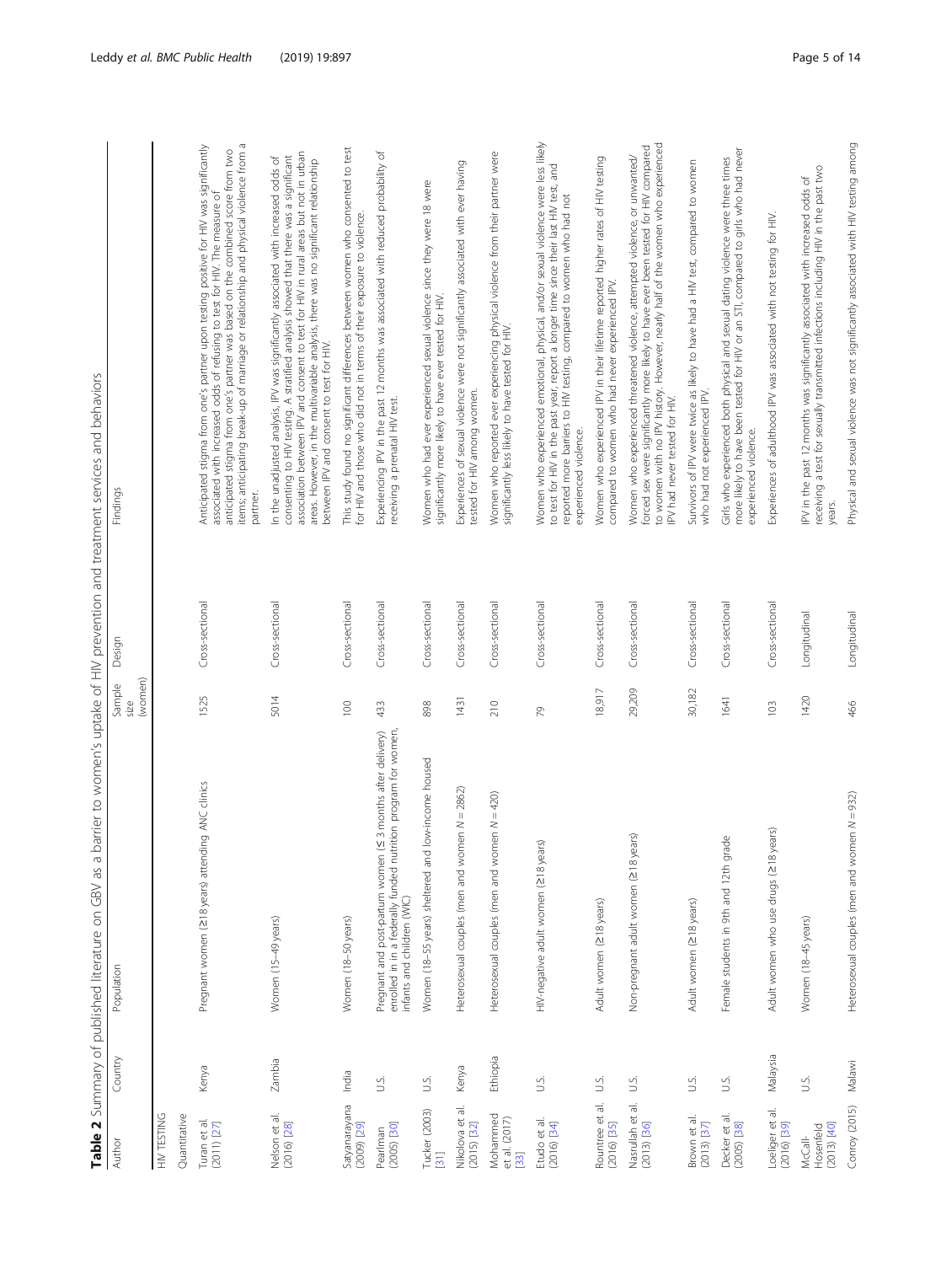| 5<br>١<br>ί<br>j<br>こくらい<br>j<br>i<br>j<br>5                                                                 |                                        |
|--------------------------------------------------------------------------------------------------------------|----------------------------------------|
| )<br>)<br>)<br>)<br>ļ<br>)<br>)<br>)<br>)<br>)<br>ĺ<br> <br> <br> <br>j                                      | a Miriada<br>ł<br>j                    |
| ֢ׅ֪֧֧֚֚֚֚֚֚֚֚֚֚֚֚֚֚֚֚֚֬֡֡֡֜֓֡֡֡֡֝֬֝<br>į<br>j                                                                | ł<br>ÿ<br>ミリント<br>Doll I I Dre<br>ampl |
| .<br>.<br>.<br>.<br>.<br>.<br>.<br>.<br>j<br>י<br>י<br>is<br>CDN si<br>j<br>j<br>$\ddot{ }$<br>$\frac{1}{2}$ | ¢                                      |
| l<br>j<br>Yachsil<br>j<br>$\overline{1}$<br>Ś                                                                |                                        |
| ١                                                                                                            | 3<br>S                                 |
|                                                                                                              | utho                                   |

Design

Findings

|                                              |          |                                                                                                                           | (women)<br>size |                                                        |                                                                                                                                                                                                                                                                                                                                                                                                                                                                       |
|----------------------------------------------|----------|---------------------------------------------------------------------------------------------------------------------------|-----------------|--------------------------------------------------------|-----------------------------------------------------------------------------------------------------------------------------------------------------------------------------------------------------------------------------------------------------------------------------------------------------------------------------------------------------------------------------------------------------------------------------------------------------------------------|
| $\overline{41}$                              |          |                                                                                                                           |                 |                                                        | women.                                                                                                                                                                                                                                                                                                                                                                                                                                                                |
| Kiarie et al<br>$[2006]$ [42]<br>Qualitative | Kenya    | who had not yet tested<br>Pregnant adult women (218 years)                                                                | 1638            | Longitudinal                                           | Previous domestic violence was not associated with a reduced uptake of HIV-1<br>counseling and testing, or PMTCT.                                                                                                                                                                                                                                                                                                                                                     |
| $(2012)$ [43]<br>Naju et al.                 | Tanzania | 8 years), PLHIV, healthcare<br>providers, HTC counselors and community leaders (N = 91)<br>Adult married men and women (2 | $\frac{8}{4}$   | Qualitative IDIs and Focus<br>group discussions (FGDs) | Women described barriers to couples testing include fears of being beaten if a<br>partner tests positive.                                                                                                                                                                                                                                                                                                                                                             |
| Mixed methods                                |          |                                                                                                                           |                 |                                                        |                                                                                                                                                                                                                                                                                                                                                                                                                                                                       |
| Washio (2017)<br>$[44]$                      | UŚ.      | Young women (18-29 years) enrolled in WIC                                                                                 | 80              | Quantitative (cross-sectional)<br>and Qualitative FGDs | also discussed how mental or emotional abuse may make it difficult for women to<br>tested or talking about their HIV status was a barrier to accessing HIV testing. They<br>associated with testing for HIV in the past 6 months. Focus group participants said<br>that fear of a negative reaction from an abusive partner when asking them to get<br>In the quantitative analysis, any lifetime experience of IPV was not significantly<br>go to get tested for HV. |
|                                              |          | INKAGE TO & ENGAGEMENT IN CARE AND TREATMENT                                                                              |                 |                                                        |                                                                                                                                                                                                                                                                                                                                                                                                                                                                       |
| Quantitative                                 |          |                                                                                                                           |                 |                                                        |                                                                                                                                                                                                                                                                                                                                                                                                                                                                       |
| Blank et al.<br>$(2015)$ [45]                | US.      | Women of color living with HIV                                                                                            | 587             | Cross-sectional                                        | Experiences of IPV were not significantly associated with retention in HIV care or<br>viral suppression.                                                                                                                                                                                                                                                                                                                                                              |
| $(2015)$ [46]<br>Blackstock                  | S.       | Women of color living with HIV                                                                                            | 748             | Cross-sectional                                        | Experiences of IPV were not significantly associated with engagement in HIV care.                                                                                                                                                                                                                                                                                                                                                                                     |
| (2014) [47]<br>Dale et al.                   | UŚ.      | WLHIV                                                                                                                     | 138             | Cross-sectional                                        | WLHIV who reported experiences of sexual abuse or multiple abuses, resilience was<br>There was no significant main effect of current abuse, history of abuse, or multiple<br>abuses on ART adherence, CD4+ cell count, or HIV viral load. However, among<br>associated with increased odds of ART adherence.                                                                                                                                                          |
| Hatcher et al.<br>$(2012)$ $[48]$            | Kenya    | WLHIV (218 years)                                                                                                         | 483             | Cross-sectional                                        | Women who anticipated a violent response from their partner were less likely to link<br>to care.                                                                                                                                                                                                                                                                                                                                                                      |
| Hampanda et<br>al. (2016) [49]               | Zambia   | Pregnant and post-partum WLHIV (218 years)                                                                                | 320             | Cross-sectional                                        | IPV was associated with decreased odds of PMTCT adherence during and after<br>pregnancy.                                                                                                                                                                                                                                                                                                                                                                              |
| Sullivan et al.<br>$[2015]$ [50]             | S.       | Women of color living with HIV                                                                                            | 563             | Cross-sectional                                        | poor mental health and sexual risk taking. The study demonstrated that higher SAVA<br>Explored the effect of substance abuse, violence and HIV/AIDS (SAVA syndemic) on<br>viral load. SAVA scores included measures of substance abuse, binge drinking, IPV,<br>scores were significantly associated with reduced odds of viral suppression.                                                                                                                          |
| Trimble et al.<br>$(2013)$ [51]              | US.      | WLHIV receiving care at a HIV clinic                                                                                      | 272             | Cross-sectional                                        | IPV was associated with reduced ART adherence. IPV was also associated with more<br>detectable viral loads.                                                                                                                                                                                                                                                                                                                                                           |
| Siemieniuk et<br>al. (2013) [52]             | Canada   | a HIV dinic<br>WLHIV (218 years) receiving care at                                                                        | 339             | Cross-sectional                                        | IPV was associated with decreased use of ART, and increased interruptions in HIV<br>care longer than one year.                                                                                                                                                                                                                                                                                                                                                        |
| Schafer et al.<br>$[2012]$ [53]              | S.       | PLHIV (women and men) (218 years) receiving care at a HIV<br>clinic (Total $N = 251$ )                                    | 2               | Cross-sectional                                        | Found no significant relationship between experiences of IPV and no show rates to<br>HIV dinic appointments among women.                                                                                                                                                                                                                                                                                                                                              |
| llangasekare<br>et al. (2012)<br>[54]        | U.S.     | WLHIV (218 years)                                                                                                         | 196             | Cross-sectional                                        | Experiences of IPV were not significantly associated with current ART use, CD4 cell<br>count or HIV-1 RNA levels.                                                                                                                                                                                                                                                                                                                                                     |
| $(2010)$ [55]<br>Rose et al                  | U.S.     | receiving care at a HIV<br>African American WLHIV (218 years)<br>clinic                                                   | $\sqrt{4}$      | Cross-sectional                                        | Medication adherence mediated the relationship between IPV and low CD4 count<br>Women who experienced IPV had lower CD4 counts and increased HIV viral load.<br>and high viral load.                                                                                                                                                                                                                                                                                  |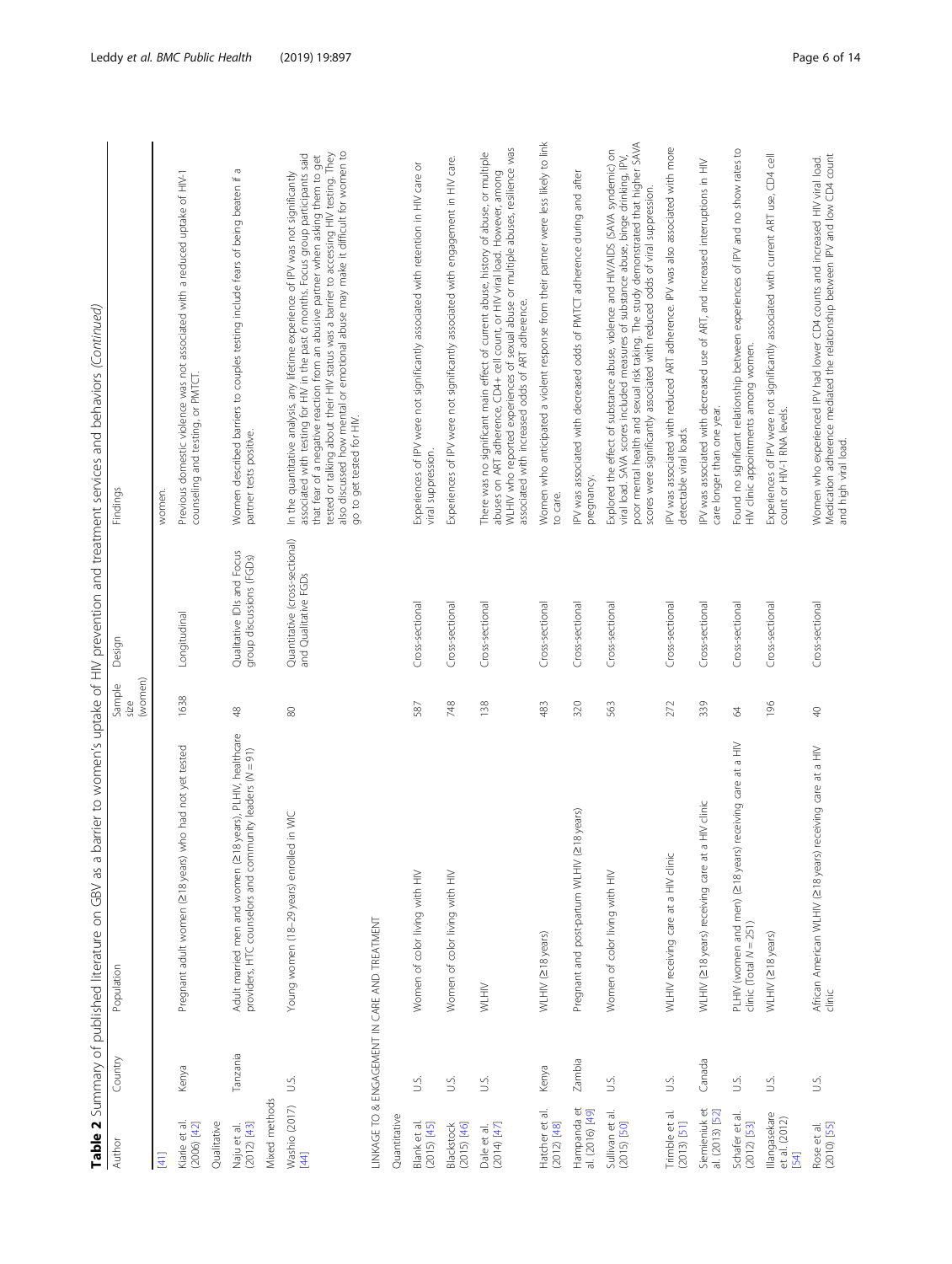| š<br>ċ                                  |  |
|-----------------------------------------|--|
| ١<br>١                                  |  |
|                                         |  |
|                                         |  |
| ١<br>j                                  |  |
|                                         |  |
| ł                                       |  |
|                                         |  |
| j<br>ł<br>١                             |  |
| )<br>2                                  |  |
|                                         |  |
| 7<br>5                                  |  |
| ١                                       |  |
|                                         |  |
| 1<br>j                                  |  |
|                                         |  |
| i                                       |  |
|                                         |  |
| j<br>Ì                                  |  |
| $\overline{a}$<br>¢                     |  |
| Í                                       |  |
| j<br>Ì<br>1<br>ÿ                        |  |
| j                                       |  |
| i<br>ļ                                  |  |
| 5<br>$\tilde{a}$                        |  |
|                                         |  |
| Ì                                       |  |
|                                         |  |
| ١                                       |  |
| i                                       |  |
|                                         |  |
|                                         |  |
| i<br>l<br>ł                             |  |
| I                                       |  |
|                                         |  |
| ī                                       |  |
|                                         |  |
| $\ddot{\phantom{a}}$                    |  |
| $\ddot{\phantom{0}}$                    |  |
| I                                       |  |
| ł<br>J<br>٠<br>$\overline{\phantom{a}}$ |  |
| ¢<br>I                                  |  |
|                                         |  |
|                                         |  |
|                                         |  |
|                                         |  |
|                                         |  |
| $\frac{1}{2}$                           |  |
| Š                                       |  |
|                                         |  |
|                                         |  |
|                                         |  |
|                                         |  |
| C<br>١<br>J<br>I<br>١                   |  |
| ١                                       |  |
| l                                       |  |
|                                         |  |
| ١                                       |  |
| d<br>١                                  |  |
| 4                                       |  |
| $\frac{1}{2}$                           |  |
|                                         |  |
| $\frac{1}{2}$                           |  |
| ċ<br>$\overline{2}$                     |  |
| í<br>I                                  |  |
|                                         |  |
|                                         |  |
|                                         |  |
| 5                                       |  |
|                                         |  |
|                                         |  |
| ١                                       |  |
| ١<br>ι                                  |  |
| ı                                       |  |
|                                         |  |
| l                                       |  |

| Author                             | Country               | Population                                                                                                          | (women)<br>Sample<br>size | Design                    | Findings                                                                                                                                                                                                                                                                                                                                                                                                                                                                                                  |
|------------------------------------|-----------------------|---------------------------------------------------------------------------------------------------------------------|---------------------------|---------------------------|-----------------------------------------------------------------------------------------------------------------------------------------------------------------------------------------------------------------------------------------------------------------------------------------------------------------------------------------------------------------------------------------------------------------------------------------------------------------------------------------------------------|
| Lopez et al<br>$(2010)$ [56]       | S.                    | Adult HIV seroconcordant and serodiscordant couples                                                                 | 190                       | Cross-sectional           | ART adherence was negatively associated with experiences of violence among<br>women.                                                                                                                                                                                                                                                                                                                                                                                                                      |
| Espino et al.<br>$(2015)$ [57]     | U.S.                  | African American WLHIV (218 years)                                                                                  | 102                       | Cross-sectional           | Women with a history of violence were less likely to be virally suppressed.                                                                                                                                                                                                                                                                                                                                                                                                                               |
| Kidman et al.<br>$(2018)$ [58]     | South Africa          | ig with HIV (13-24 years)<br>Perinatally infected female youth livin                                                | 129                       | Cross-sectional           | Experiences of violence in the past year was associated with poor ART adherence.<br>However, neither lifetime or past year IPV was associated with viral load.                                                                                                                                                                                                                                                                                                                                            |
| Kacanek et al.<br>[59]             | $\tilde{\Xi}$         | youth living with HIV (8-<br>Perinatally infected male and female<br>15 years) (Total $N = 268$ )                   | 142                       | Cross-sectional           | Among girls, indirect violence exposure (i.e. witnessing violence) was not<br>significantly associated with unsuppressed viral load.                                                                                                                                                                                                                                                                                                                                                                      |
| Cohen et al.<br>$(2004)$ $[60]$    | S.                    | WLHIV (218 years)                                                                                                   | 1219                      | Longitudinal              | Women who experienced any physical or sexual abuse were significantly more likely<br>to be non-ART users after three month follow up.                                                                                                                                                                                                                                                                                                                                                                     |
| Mendoza et al.<br>$(2017)$ [61]    | Dominican<br>Republic | Female sex workers living with HIV                                                                                  | 268                       | Cross-sectional           | currently being on ART and missing an ART dose in the last four days. Violence from<br>a client in the past six months was associated with never having received HIV care<br>Violence from an intimate partner in the past six months was associated with not<br>and ever-interrupting ART.                                                                                                                                                                                                               |
| Lyons et al.<br>$(2017)$ [62]      | Cote D'Ivoire         | HIV (218 years)<br>Adult female sex workers living with                                                             | 466                       | Cross-sectional           | Physical and sexual violence were not significantly associated with HIV testing, or<br>ART adherence.                                                                                                                                                                                                                                                                                                                                                                                                     |
| Machtinger et<br>al. (2012) [63]   | S.                    | Adult women and transgender women living with HIV (218<br>years)                                                    | 113                       | Cross-sectional           | Participants who reported recent trauma had over four-times the odds of ART failure,<br>compared to those without recent trauma.                                                                                                                                                                                                                                                                                                                                                                          |
| Kalokhe et al.<br>$(2012)$ [64]    | S.                    | Inpatient adult male and female crack cocaine users living with<br>$HIN (N = 343)$                                  | 173                       | Cross-sectional           | IPV was associated with significantly lower current ART use among females.                                                                                                                                                                                                                                                                                                                                                                                                                                |
| Wechsberg et<br>al. (2017) [65]    | South Africa          | Adult substance using black African women                                                                           | $\frac{4}{3}$             | Cross-sectional           | significantly more likely to be newly diagnosed with HIV. Experiences of physical or<br>sexual assault in the past year were not significantly associated with ART use.<br>Women who reported experiencing physical violence in the past year were                                                                                                                                                                                                                                                        |
| Qualitative                        |                       |                                                                                                                     |                           |                           |                                                                                                                                                                                                                                                                                                                                                                                                                                                                                                           |
| Mepham et al.<br>$(2011)$ [66]     | South Africa          | Pregnant WLHIV (218 years)                                                                                          | 43                        | Qualitative IDIs          | $\sigma$<br>Women revealed that threats of violence and actual experiences of IPV were<br>barrier to PMTCT adherence.                                                                                                                                                                                                                                                                                                                                                                                     |
| Hatcher et al.<br>$(2014)$ [14]    | South Africa          | Pregnant WLHIV (218 years), pregnant abused women,<br>healthcare providers, district health managers (Total N = 38) | $\approx$                 | Qualitative IDIs and FGDs | Experiences with IPV limited women's ability to adhere to PMTCT because taking the<br>medication or accessing HIV services might unintentionally alert male partners to<br>women's HIV status.                                                                                                                                                                                                                                                                                                            |
| Zunner (2015)<br>$[67]$            | Kenya                 | WLHIV, Health care providers, Community health workers and<br>community advisory board (Total N = 61)               | 25                        | Qualitative IDIs and FGDs | loss, which interferes with ART adherence, as well as feelings of hopelessness, which<br>participants said caused women to intentionally stop ART. Women also stated that<br>the emotional distress from violence caused their health to deteriorate, including<br>treatment default through various avenues including loss of appetite and weight<br>Emotional distress from experiences of violence was described as a cause of HIV<br>decreasing CD4 counts, even if they were fully adherent to ARTs. |
| Hatcher et al.<br>$(2016)$ $[68]$  | South Africa          | Pregnant and postpartum WLHIV (218 years)                                                                           | $\Im$                     | Qualitative IDIs          | unintentionally or intentionally miss PMTCT doses. Women who intentionally missed<br>Experiences with IPV led some women to feel depressed, which caused them to<br>medication used it as a form of "passive suicidality" to escape IPV.                                                                                                                                                                                                                                                                  |
| Conroy et al.<br>$(2017)$ [69]     | South Africa          | Heterosexual couples with at least one partner living with HIV<br>(Total $N = 24$ )                                 | $\supseteq$               | Qualitative IDIs          | Findings illuminate how relationship conflict, including violence, can result in<br>forgetfulness to take ART pills among women.                                                                                                                                                                                                                                                                                                                                                                          |
| Lichtenstein et<br>al. (2006) [70] | US.                   | health clinic<br>WLHIV (218 years) attending a public                                                               | 2                         | Qualitative IDIs and FGDs | Women who experience violence were unwilling to keep their appointments if they<br>were afraid of their partners, feeling depressed, feeling "too worn down," or if they<br>were embarrassed by their abuse. Some women reported that their partners<br>prevented them from seeking care, keep appointments, or take their ARTs.                                                                                                                                                                          |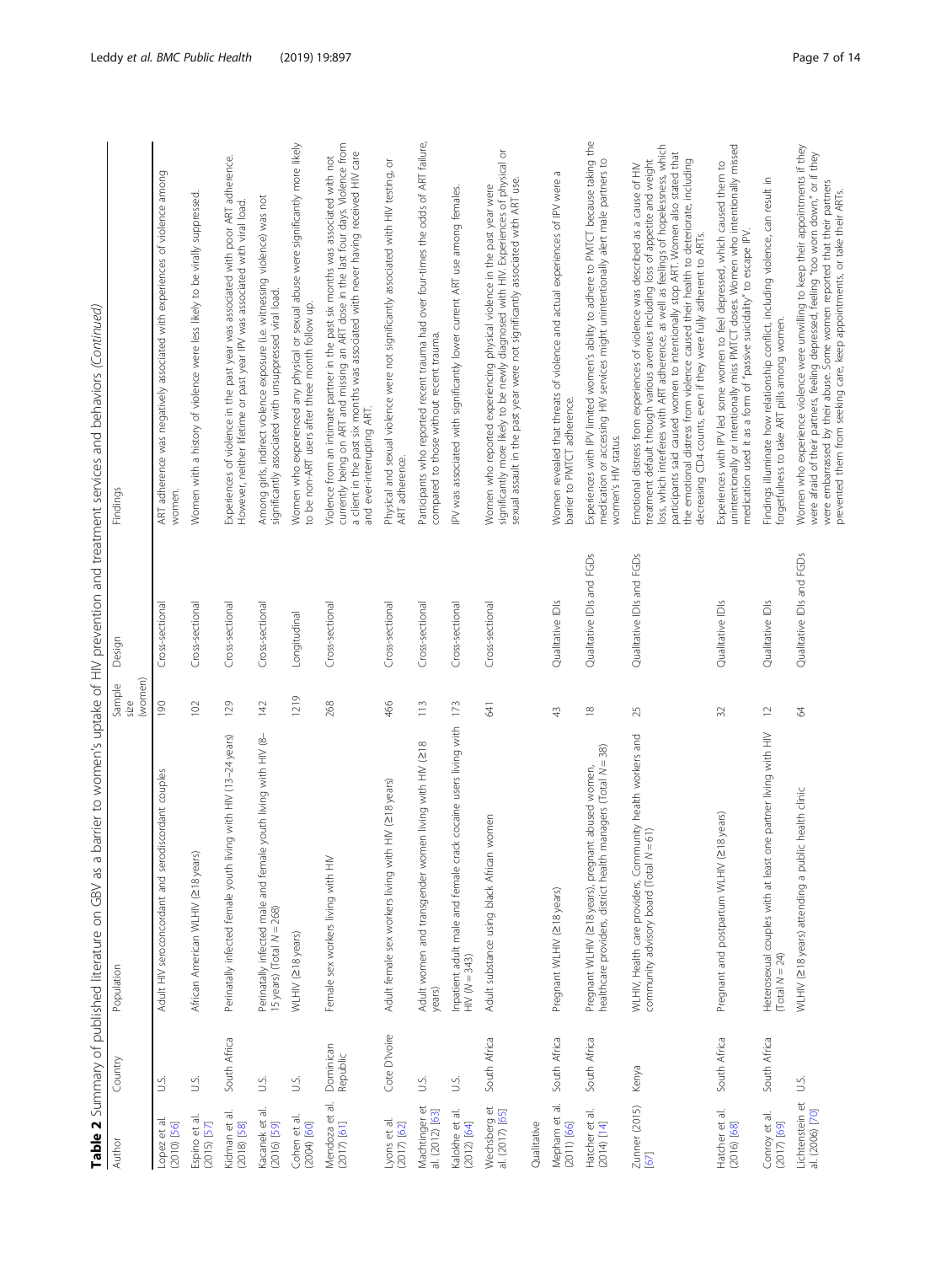| Author                          | Country                                | Population                                                                                       | (women)<br>Sample<br>size | Design                                                                           | Findings                                                                                                                                                                                                                                                                                                                                                                                                                                                                                                                                                                                                                                                        |
|---------------------------------|----------------------------------------|--------------------------------------------------------------------------------------------------|---------------------------|----------------------------------------------------------------------------------|-----------------------------------------------------------------------------------------------------------------------------------------------------------------------------------------------------------------------------------------------------------------------------------------------------------------------------------------------------------------------------------------------------------------------------------------------------------------------------------------------------------------------------------------------------------------------------------------------------------------------------------------------------------------|
| $(2017)$ [71]<br>Watt et al.    | South Africa                           | WLHIV with a history of sexual assault                                                           | $\overline{1}$            | Qualitative IDIs                                                                 | taking antiretroviral therapy sometimes brought up memories of their sexual trauma<br>linking to HIV care. Women described how they were emotionally unable to accept<br>Women reported how the sexual assault they experienced led to a delay in initially<br>their HIV diagnosis after experiencing sexual assault, causing them to delay linking<br>to HIV care. Women also reported how experiences of sexual assault limited their<br>engagement in HIV care and treatment. Specifically, participants described how<br>history, especially if they acquired HIV through sexual assault.                                                                   |
| Kosia et al.<br>$(2016)$ $[72]$ | Tanzania                               | WLHIV with a history of GBV                                                                      | 35                        | Qualitative IDIs                                                                 | antiretroviral medication. Women reported that such actions prevented them from<br>Participants described how their male partners verbally abused them, prevented<br>them from attending their HIV care appointments, and threw away their<br>staying engaged in HIV care and adhering to their antiretroviral therapy.                                                                                                                                                                                                                                                                                                                                         |
| Maeri et al.<br>$(2016)$ [73]   | Kenya &<br>Uganda                      | and community leaders<br>Community members, care providers<br>from 8 communities (Total N = 194) | $\frac{1}{2}$             | Qualitative IDIs                                                                 | partners upon disclosing their HIV-positive status. Violent reactions typically occurred<br>being HIV-positive. Some women reported experiencing physical abuse from their<br>ment. For example, some women forgot to take their antiretroviral medication be<br>cause they hid it outside the home so their husbands would not suspect them of<br>partners. Non-disclosure was reported as a major barrier in the uptake of HIV care<br>WLHIV anticipated violent reactions from their partners upon disclosure of their<br>sero-status. As a result, these women avoided disclosing their status to their<br>in the context of sero-discordance.<br>and treat |
| <b>Mixed Methods</b>            |                                        |                                                                                                  |                           |                                                                                  |                                                                                                                                                                                                                                                                                                                                                                                                                                                                                                                                                                                                                                                                 |
| $(2017)$ [74]<br>Orza et al.    | Nepal, Tunisa<br>Cameroon,<br>Bolivia, | WLHIV                                                                                            | 197                       | Quantitative (cross-sectional)<br>and qualitative open-ended<br>survey responses | Fear and experiences of violence prevented women from disclosing their HIV status,<br>adherence. Women also described facing discrimination and violation of their rights<br>to health from health care providers both in the context of HIV care and treatment<br>which participants said led to anxiety, missing HIV care services, and lower<br>and labor and delivery.                                                                                                                                                                                                                                                                                      |
| Wilson et al.<br>$(2016)$ [75]  | Kenya                                  | HIV (218 years)<br>Female sex workers (FSW) living with                                          | 195                       | and qualitative DIs and FGDs<br>Quantitative (longitudinal)                      | significantly lower risk of detectable viral load. In the qualitative findings, women did<br>support from their friends or HIV support groups after an episode of IPV to ensure<br>not suggest that experiences with IPV limited their ability to engage in HIV care,<br>experiences with violence did not interfere with their engagement in care. Such<br>strategies included not disclosing their HIV status to their partner, and seeking<br>Longitudinal quantitative data analysis revealed that IPV was associated with<br>initiate and adhere to ART. Women employed different strategies to ensure<br>they continued taking their medication.          |
|                                 | PRE-EXPOSURE PROPHYLAXIS (PrEP)        |                                                                                                  |                           |                                                                                  |                                                                                                                                                                                                                                                                                                                                                                                                                                                                                                                                                                                                                                                                 |
| Mixed methods                   |                                        |                                                                                                  |                           |                                                                                  |                                                                                                                                                                                                                                                                                                                                                                                                                                                                                                                                                                                                                                                                 |
| Roberts et al.<br>$(2016)$ [76] | Uganda                                 | HIV-negative adult women (218 years) in sero-discordant<br>relationships                         | 1785                      | Quantitative (longitudinal)<br>and Qualitative In-depth<br>interviews (IDIs)     | the past three months had increased risk of low adherence to PrEP, measured by pill<br>count and plasma tenofovir. Verbal, economic and physical IPV were associated with<br>caused them to forget their pills, that their partners threw away their pills, and that<br>In the longitudinal quantitative analysis, women who reported experiencing IPV in<br>they would leave their pills behind if they fled the house during a violent episode.<br>low adherence to PrEP. In the qualitative interviews, women reported that IPV                                                                                                                              |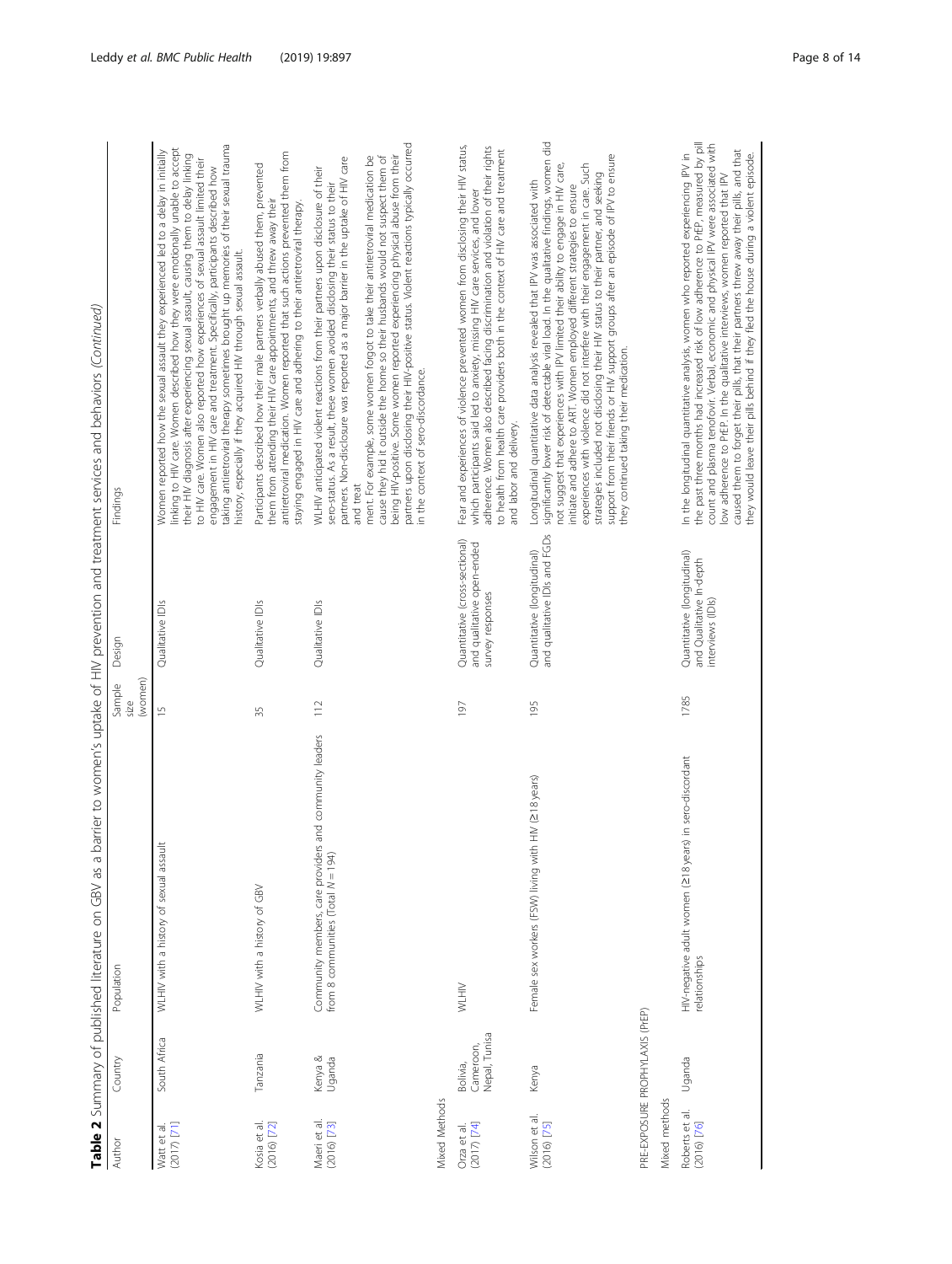#### Linkage to and engagement in HIV care

The review yielded thirteen studies (six quantitative, five qualitative, and two mixed-methods studies) that explored the relationship between GBV and linkage to and engagement in HIV care among WLHIV. Two of these studies were conducted among FSW. We did not find any studies that examined this relationship among women who use drugs, or transgender women.

The research suggests that experiences of violence are associated with reduced linkage to HIV care among WLHIV [[48](#page-12-0), [71,](#page-12-0) [73\]](#page-12-0), including FSW [[61](#page-12-0)]. A cross-sectional study among WLHIV in Kenya found that women were less likely to link to HIV care if they anticipated a violent reaction from their partner upon learning the woman's HIV-positive serostatus [\[48](#page-12-0)]. This was supported by qualitative research from Uganda and Kenya, which found that women avoided disclosing their HIV-positive status to their partner because they feared a violent reaction [[73](#page-12-0)]. Women revealed that non-disclosure was a major barrier to uptake of HIV care because they did not want to inadvertently disclose their status to their partner by seeking care [\[73\]](#page-12-0).

There is also some evidence to suggest that GBV prevents WLHIV from staying engaged in HIV care, once they have already enrolled [\[52,](#page-12-0) [70](#page-12-0)–[72\]](#page-12-0). A cross-sectional study among WLHIV in Canada found that experiences of IPV were associated with increased interruptions in HIV care longer than one year [\[52\]](#page-12-0). Qualitative evidence suggests that women skip their HIV care appointments due to fear that attending such appointments will unintentionally alert their partner to their HIV-positive status and result in violence [\[70\]](#page-12-0). Having partners who threaten women with violence or prevent them from attending their HIV care appointments may also prevent WLHIV from staying engaged in HIV care [[70](#page-12-0), [72](#page-12-0)]. Furthermore, women who experience violence may miss their appointments due to depression, physical illness, or injury caused by violence, and shame of being abused [[70](#page-12-0), [71\]](#page-12-0).

Three other studies found no significant relationship between experiences of violence and engagement in HIV care among WLHIV [[45,](#page-12-0) [46](#page-12-0), [53\]](#page-12-0). All three studies were cross-sectional and from the U.S. Additionally, a mixed methods study among FSW in Kenya found that GBV did not limit women's engagement in HIV care [\[75](#page-12-0)]. Findings from this study suggest that women utilized a number of different strategies to stay engaged in HIV care including not disclosing their HIV status to their partner and seeking support from their friends.

# Antiretroviral therapy initiation and adherence

We identified 29 studies that explored the relationship between GBV and ART initiation and adherence among WLHIV. Eighteen studies were quantitative (17 crosssectional and one longitudinal), 9 were qualitative, and two utilized mixed methods. Six of these studies were conducted among members of key populations: three among FSW [[61](#page-12-0), [62,](#page-12-0) [75](#page-12-0)], two among women who use drugs [[50](#page-12-0), [64](#page-12-0)], and one among transgender women [\[63](#page-12-0)].

Taken together, evidence suggests that WLHIV who experience violence are significantly less likely to initiate [[60\]](#page-12-0) and adhere to ART [\[14](#page-11-0), [49](#page-12-0), [51](#page-12-0), [52](#page-12-0), [56](#page-12-0), [58](#page-12-0), [61](#page-12-0), [64](#page-12-0), [66,](#page-12-0) [68](#page-12-0), [69,](#page-12-0) [72](#page-12-0), [73\]](#page-12-0), and ultimately achieve viral suppression [\[50,](#page-12-0) [51](#page-12-0), [55,](#page-12-0) [57](#page-12-0), [63](#page-12-0)]. In terms of ART initiation, a longitudinal study among WLHIV in the U.S. found that women who experienced physical or sexual violence were significantly more likely to be non-ART users after a three-month follow-up period [\[60](#page-12-0)]. In a cross-sectional study, Espino et al. (2015) found that African American women in the U.S. with a history of violence were significantly less likely to be virally suppressed than women without a history of violence [[57\]](#page-12-0). Hampanda et al. (2016) found that violence from a partner was associated with reduced adherence to PMTCT during and after pregnancy among pregnant and post-partum WLHIV in Zambia, also assessed cross-sectionally [[49\]](#page-12-0).

When looking specifically at key populations, a crosssectional study among FSW living with HIV in the Dominican Republic found that experiencing violence from a non-paying intimate partner was associated with not currently being on ART and missing a recent ART dose [[61](#page-12-0)]. Kalokhe et al. (2012) found that experiences of IPV was associated with significantly lower current ART use among female crack cocaine users in the U.S. [[64](#page-12-0)]. Another study found that women of color from the U.S. with higher levels of substance abuse, binge drinking, IPV, poor mental health, and sexual risk taking had reduced odds of viral suppression [\[50](#page-12-0)]. Finally, Machtinger et al. (2012) found that recent trauma (defined as having been abused, threatened, or the victim of violence in the past 30 days) was associated with having a detectable viral load among both cis-gendered and transgender women [[63](#page-12-0)] .

Qualitative studies shed light on potential mechanisms through which GBV can lead to poor ART adherence. Evidence suggests that women may choose to keep their HIV-positive status a secret from their partner because they fear their partner may become violent upon learning their HIV status  $[14, 73, 66, 68, 74]$  $[14, 73, 66, 68, 74]$  $[14, 73, 66, 68, 74]$  $[14, 73, 66, 68, 74]$  $[14, 73, 66, 68, 74]$  $[14, 73, 66, 68, 74]$  $[14, 73, 66, 68, 74]$  $[14, 73, 66, 68, 74]$  $[14, 73, 66, 68, 74]$  $[14, 73, 66, 68, 74]$  $[14, 73, 66, 68, 74]$ . As a consequence, women hide their pills and have to take their medication in secret [[14](#page-11-0), [68](#page-12-0), [73,](#page-12-0) [74\]](#page-12-0). This sometimes leads to missed doses of ART [[14](#page-11-0), [73](#page-12-0), [74](#page-12-0)]. Additional qualitative research has revealed that some women's partners throw away their ART medication, or otherwise prevent them from taking their ART medication, which limits their adherence [[70](#page-12-0), [72](#page-12-0)]. Other research has demonstrated that WLHIV who experience violence from their partners can skip treatment due to depression or feelings of hopelessness [\[67](#page-12-0)–[69](#page-12-0)].

Although the majority of evidence in the literature suggests a negative association between violence and ART use and adherence, we did find six studies among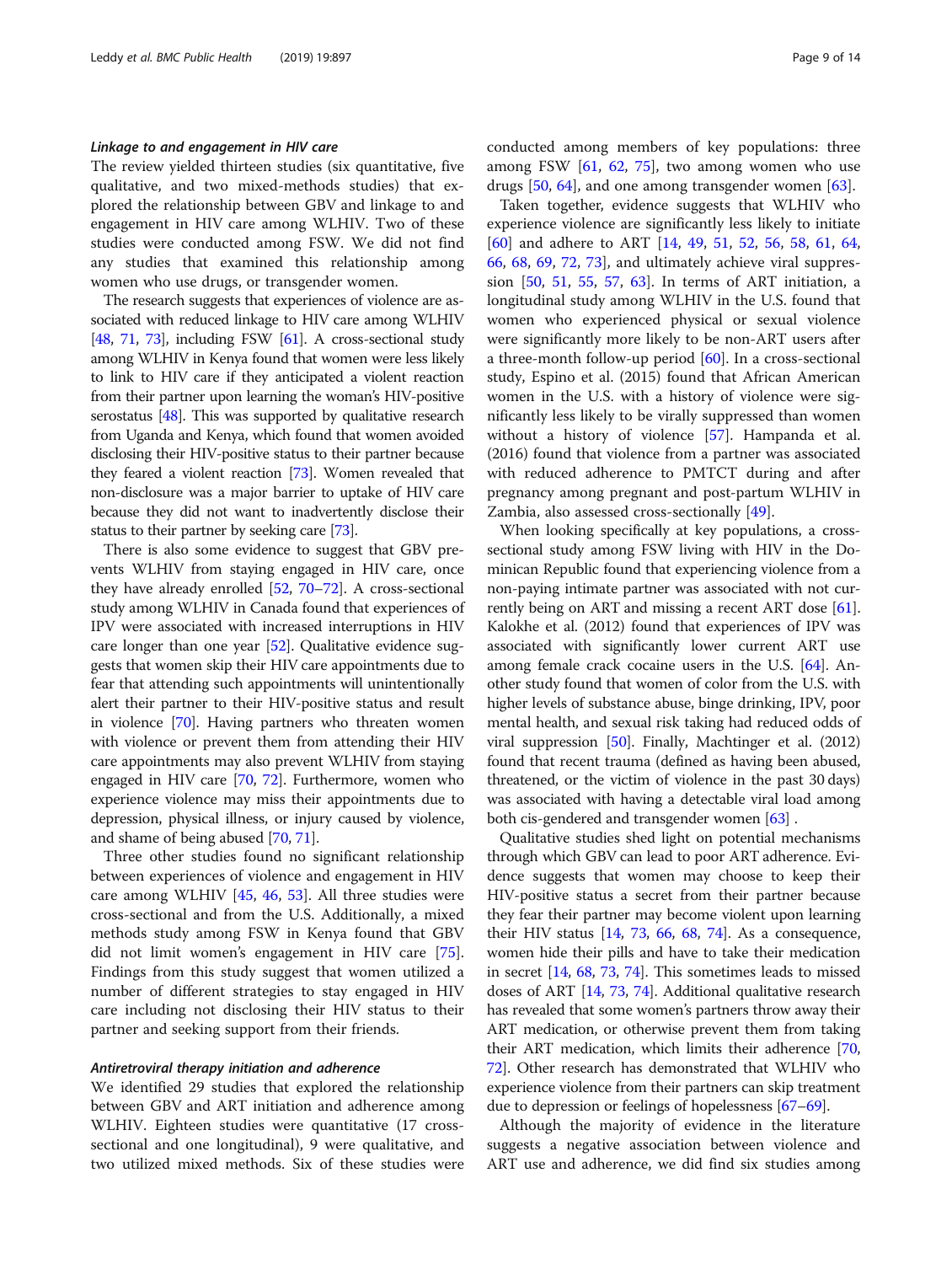WLHIV that did not follow this trend [[45](#page-12-0), [46](#page-12-0), [54](#page-12-0), [59](#page-12-0), [62](#page-12-0), [75\]](#page-12-0). For example, a cross-sectional study of WLHIV attending an HIV clinic in Baltimore, Maryland did not find a significant association between GBV and current ART use, CD4 cell count, or HIV-1 RNA levels (which were used as a proxy for ART adherence) [[54](#page-12-0)]. The authors argue that this finding may be due the fact that women in the sample were recruited from an HIV clinic and, therefore, all participants were engaged in HIV care and treatment [[54\]](#page-12-0). As another example, a mixed methods study among FSW living with HIV in Kenya found that GBV was associated with significantly lower risk of a detectable viral load [\[75\]](#page-12-0). Women participating in the qualitative component described how they used different strategies, such as keeping their status secret from their abusive partner, to ensure that they were not prevented from accessing care [\[75\]](#page-12-0). Additionally, a cross-sectional study among FSW in Cote D'Ivoire did not find a statistically significant relationship between experiences of violence (physical or sexual) and ART ad-herence [[62\]](#page-12-0).

## Pre-exposure prophylaxis (PrEP)

We found only one study that examined the relationship between GBV and PrEP use and adherence. Roberts et al. (2016) conducted a mixed-methods study among serodiscordant couples in Uganda, which found that HIVnegative women who experienced IPV in the past three months had a significantly increased risk of low adherence to PrEP by pill count and by plasma tenofovir, compared to women who had not experienced violence [[76\]](#page-12-0). In qualitative interviews, HIV-negative women described how conflict in their homes made it difficult for them to remember to take their PrEP pills [\[76](#page-12-0)]. Others reported escaping their homes after a violent episode and forgetting to take their PrEP pills with them, and, as a result, they missed some doses [\[76\]](#page-12-0).

We were unable to find studies that examined the relationship between experiences of violence and PrEP use among FSW, transgender women, or women who use drugs.

## **Discussion**

Taken together, findings from this wide-ranging examination of recent literature suggest that GBV impedes women's engagement in biomedical HIV prevention, care, and treatment services. We see a similar relationship for female members of key populations, with a small but growing evidence base. Several studies suggest that women who experience violence are less likely to link to HIV care [\[48,](#page-12-0) [61,](#page-12-0) [71,](#page-12-0) [73\]](#page-12-0), initiate and adhere to ART [\[14,](#page-11-0) [49,](#page-12-0) [51,](#page-12-0) [52,](#page-12-0) [56,](#page-12-0) [58,](#page-12-0) [60,](#page-12-0) [61,](#page-12-0) [64,](#page-12-0) [66](#page-12-0), [68](#page-12-0), [69](#page-12-0)] and less likely to achieve viral suppression [[50](#page-12-0), [51](#page-12-0), [55,](#page-12-0) [57](#page-12-0), [63\]](#page-12-0). Qualitative evidence suggests women avoid disclosing their HIV-positive status to their partner because they fear their partner may become violent upon learning their HIV status [[14](#page-11-0), [66,](#page-12-0) [68](#page-12-0), [73](#page-12-0), [74\]](#page-12-0). Such nondisclosure, was highlighted as a barrier to engagement in HIV care and treatment, due to fear of inadvertently alerting one's partner to one's HIV positive status, and potentially experiencing violence [[14,](#page-11-0) [68](#page-12-0), [73](#page-12-0), [74](#page-12-0)]. Other research suggests a mental health pathway linking experiences of GBV to sub-optimal engagement in HIV care and treatment [[67](#page-12-0)–[69](#page-12-0)].

However, evidence specifically regarding the relationship between GBV and uptake of HIV testing varied across settings. Several studies from high-income countries, for example, found that GBV was associated with increased testing [[31,](#page-11-0) [35](#page-11-0)–[38](#page-11-0), [40\]](#page-11-0), while most studies from low and middle-income countries revealed no significant relationship between GBV and HIV testing [[28](#page-11-0), [29,](#page-11-0) [32](#page-11-0), [41](#page-11-0), [42\]](#page-11-0). While these studies were for the most part cross-sectional, and therefore do not indicate whether experiences of GBV led to increased testing or vice versa, it is feasible that the positive relationship between experiences of GBV and HIV testing found in high-income countries may in fact reflect increased perceived risk of HIV among survivors [[77](#page-12-0)] and an interest in ascertaining HIV status, as well as enhanced infrastructure in these settings to address and respond to GBV.

There were several notable remaining gaps in the literature. We only found one study that examined the relationship between experiences of GBV and engagement in PrEP [[76](#page-12-0)]. This study was from Uganda, and there were no such studies from higher-income countries, where PrEP is more accessible and established as an HIV prevention strategy. Additional research is needed, including longitudinal studies, to further understand the role that GBV plays in engagement in PrEP. The need for such evidence will become increasingly pronounced as PrEP is introduced and scaled up in the Global South.

Information about the effects of GBV on engagement along the HIV care continuum for female key populations living with HIV was also limited, and thus additional research is sorely needed. Furthermore, we did not find any study that explored the relationship between GBV and PrEP use among female key populations. It is critical to understand how experiences of GBV may influence these populations' access to PrEP, especially given their heightened risk for both GBV and HIV [\[6,](#page-11-0) [7](#page-11-0), [11,](#page-11-0) [78](#page-12-0)], and the 2017 WHO guidelines highlighting the need for PrEP among these populations [[18](#page-11-0)].

It is also important to note the dearth of longitudinal studies that have explored the relationship between GBV and women's engagement in biomedical HIV prevention, care and treatment. This review identified only four longitudinal studies. Three of these studies examined the relationship between GBV and HIV testing, and one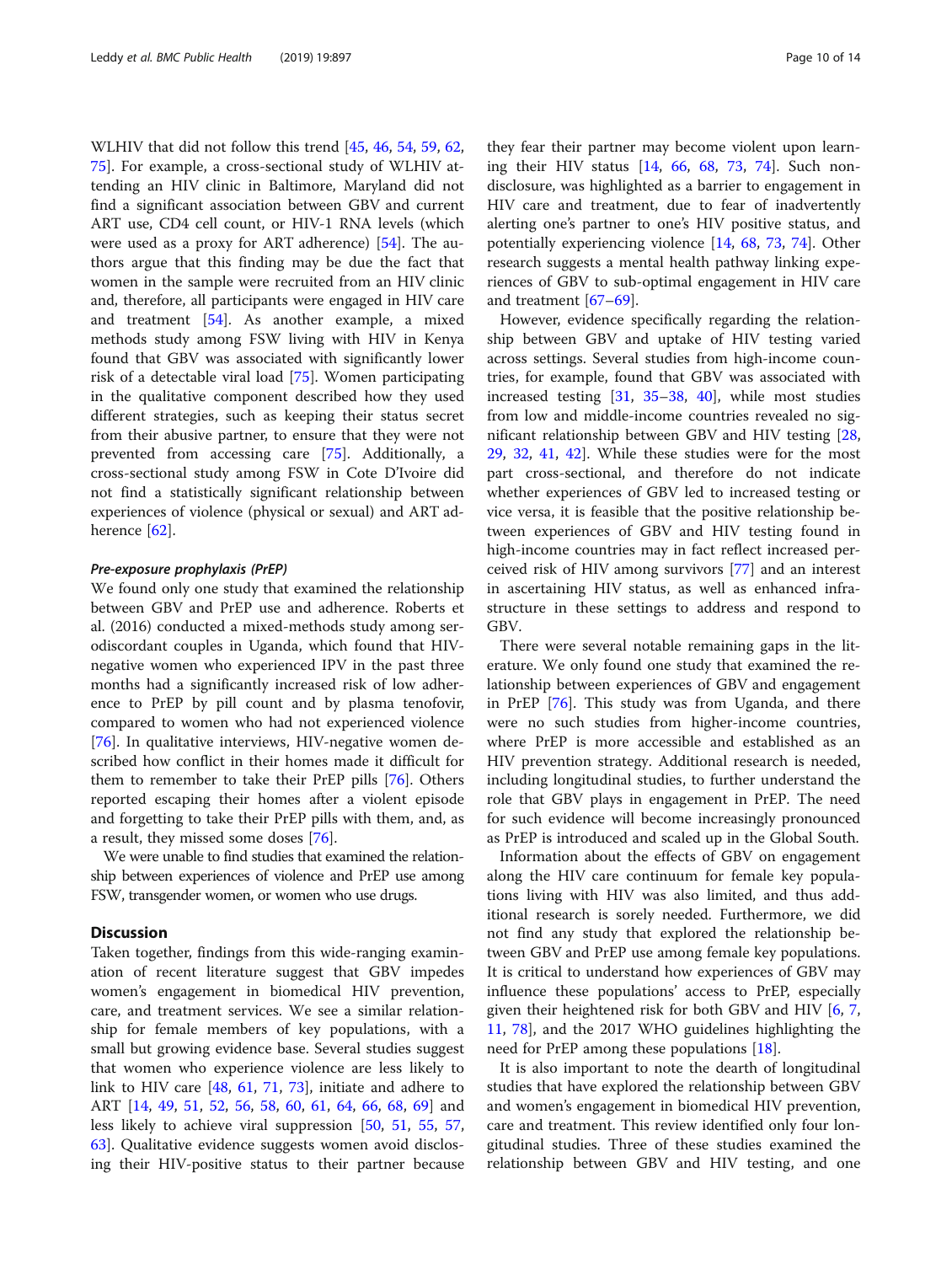assessed the effect of GBV on ART use. We did not identify any longitudinal studies that examined the relationship between experiences of GBV and linkage to and engagement in HIV care as well as PrEP use or adherence. Longitudinal studies are urgently needed to better understand the effect of GBV on engagement in biomedical HIV prevention, care and treatment to inform future intervention work.

Given the existing evidence highlighted in this review suggesting that GBV is an important barrier to engagement in the HIV care continuum, programmatic responses are urgently needed. However, our review only identified one paper describing an evaluation of a program that explicitly sought to address GBV with the goal of improving any HIV care continuum outcomes [[79](#page-12-0)]. Collins et al. (2017) used a quasi-experimental design to assess the effects of a muti-component intervention, "Creating Lasting Family Connections," among African American women in the U.S. [[79](#page-12-0)]. This intervention sought to address factors that place African American women at increased risk for HIV including substance use and violence. Intervention modules promoted positive relationship and parenting skills, conflict resolution skills, offered guidance on how to incorporate substance use and violence prevention messages into activities with children, and improved knowledge about HIV transmission and substance abuse. Participants in the intervention were significantly more likely to test for HIV, and significantly less likely to report IPV in the past 3 months, relative to the comparison group [[79\]](#page-12-0). We did not come across literature describing evaluations that found effects on engagement in HIV care or treatment, or uptake and adherence to PrEP among HIV negative women.

We do acknowledge that a number of studies have evaluated the effects of interventions that have sought to address GBV and HIV risk [[80](#page-12-0)–[83](#page-12-0)]. Researchers could draw upon related lessons learned to address GBV and engagement in HIV care and treatment. For example, several past interventions have aimed to mitigate and transform inequitable gender dynamics (such as support for 'toxic' masculinities, and unequal power in relationships) that can lead to GBV and HIV risk behaviors [\[81](#page-12-0), [83](#page-12-0), [84](#page-13-0)]. Future research could explore the impact of promoting gender equitable norms on both GBV and engagement in the HIV care continuum and PrEP. Other researchers have integrated GBV screening into HIV testing services to identify survivors of violence, who might otherwise not report their experience, and offer support and information [\[85,](#page-13-0) [86\]](#page-13-0). It is also possible that HIV care appointments could provide an important opportunity for health care providers or counselors to screen women for GBV and strategize ways to prevent future violence and stay engaged in HIV care and treatment.

This scoping review was limited to articles written in English, and as such we may have excluded relevant articles written in other languages. Additionally, while we recognize that both women and men experience GBV, this review is focused on violence experienced by women, and the HIV service experiences of women. As such, this study does not address what is known about GBV and engagement in the HIV care continuum and PrEP among men, including men who have sex with men. This area certainly warrants further research.

# Conclusion

The linkages between GBV and HIV acquisition have been documented since the early 2000s. This review presents the latest evidence on how GBV can also impede the uptake of HIV testing, care and treatment and PrEP. Findings suggest that the relationship between experiences of GBV and sub-optimal engagement in the HIV care continuum is also significant, although it can vary by geographic context and epidemic setting. However, this review highlighted important gaps in the literature including a dearth of research on the role GBV plays in PrEP use and adherence, limited research on the effect of GBV on engagement in HIV care and treatment and PrEP among members of key populations, and very few longitudinal studies. Future research should prioritize addressing these gaps in the literature.

The global HIV response continues to evolve at an extraordinary pace, with new biomedical strategies creating the potential for epidemic control on the foreseeable horizon. It is critical, however, that programs and research keep pace with these changes by continuing to train a critical lens on gender inequity—and GBV as a particularly severe sequela—as a persistent driver of HIV. Only by continuing to place women at the center of the global HIV response will we achieve the ambitious UNAIDS HIV epidemic control goals.

### Abbreviations

ART: Antiretroviral therapy; ARVs: Antiretrovirals; FSW: Female sex workers; GBV: Gender based violence; IPV: Intimate partner violence; PrEP: Preexposure prophylaxis; U.S.: United States; UNAIDS: Joint United Nations Program on HIV/AIDS; WHO: World Health Organization; WLHIV: Women living with HIV

#### Authors' contributions

JP, EW and EY conceived this review. AL conducted the review with guidance from JP, EW, and EY. AL drafted the manuscript and all authors edited the manuscript.

#### Funding

This work was supported by Project SOAR (cooperative agreement AID-OAA-140060) made possible by the generous support of the American people through the President's Emergency Plan for AIDS Relief (PEPFAR) and United States Agency for International Development (USAID). The contents of this paper are the sole responsibility of Project SOAR and Population Council and do not necessarily reflect the views of USAD or the United States Government.

## Availability of data and materials

Not applicable.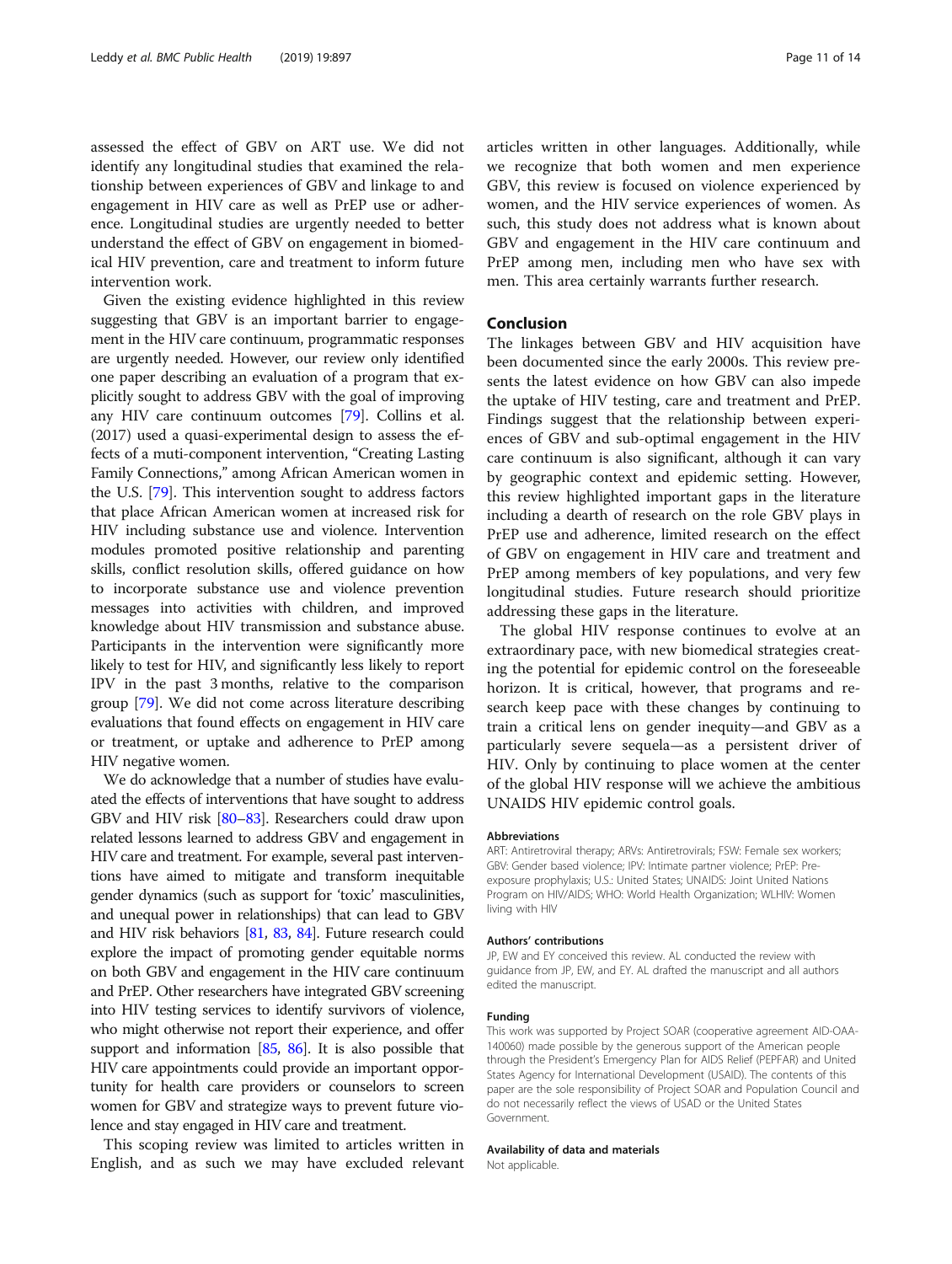# <span id="page-11-0"></span>Ethics approval and consent to participate

Not applicable.

# Consent for publication

Not applicable.

# Competing interests

The authors declare that they have no competing interests.

#### Author details

<sup>1</sup> Division of Prevention Science, Center for AIDS Prevention Studies, University of California, San Francisco, 550 16th St., 3rd Floor, San Francisco, CA 94158, USA. <sup>2</sup>Population Council, 4301 Connecticut Ave. NW, # 280, Washington, DC 20008, USA.

#### Received: 7 January 2019 Accepted: 17 June 2019 Published online: 08 July 2019

#### References

- 1. USAID. United States strategy to prevent and respond to gender-based violence globally: 2016 update. Washington, D.C; 2016.
- 2. United Nations. Declaration on the elimination of violence against women 1993
- 3. Interagency Standing Committee. Guidelines for gender-based violence interventions in humanitarian settings. Geneva: the IASC taskforce on gender in humanitarian assistance; 2005.
- 4. World Health O. Global and regional estimates of violence against women: prevalence and health effects of intimate partner violence and non-partner sexual violence: WHO; 2013. Contract No.: Report
- 5. Wirtz AL, Poteat TC, Malik M, Glass N. Gender-based violence against transgender people in the United States: a call for research and programming. Trauma Violence Abuse. 2018:1524838018757749.
- 6. El-Bassel N, Terlikbaeva A, Pinkham S. HIV and women who use drugs: double neglect, double risk. Lancet. 2010;376(9738):312–4.
- 7. Deering KN, Amin A, Shoveller J, Nesbitt A, Garcia-Moreno C, Duff P, et al. A systematic review of the correlates of violence against sex workers. Am J Public Health. 2014;104:e42–54.
- 8. Campbell JC. Health consequences of intimate partner violence. Lancet. 2002;359(9314):1331–6.
- 9. Dunkle KL, Decker MR. Gender-based violence and HIV: reviewing the evidence for links and causal pathways in the general population and high-risk groups. Am J Reprod Immunol. 2013;69(Suppl 1):20–6 (New York, NY: 1989).
- 10. Li Y, Marshall CM, Rees HC, Nunez A, Ezeanolue EE, Ehiri JE. Intimate partner violence and HIV infection among women: a systematic review and metaanalysis. J Int AIDS Soc. 2014;17:18845.
- 11. UNAIDS. Global AIDS Update Geneva; 2018
- 12. UNAIDS. Key populations 2019 [Available from: [http://www.unaids.org/en/](http://www.unaids.org/en/topic/key-populations) [topic/key-populations.](http://www.unaids.org/en/topic/key-populations)
- 13. Maman S, Mbwambo JK, Hogan NM, Kilonzo GP, Campbell JC, Weiss E, et al. HIV-positive women report more lifetime partner violence: findings from a voluntary counseling and testing clinic in Dar Es Salaam, Tanzania. Am J Public Health. 2002;92(8):1331–7.
- 14. Hatcher AM, Woollett N, Pallitto CC, Mokoatle K, Stockl H, MacPhail C, et al. Bidirectional links between HIV and intimate partner violence in pregnancy: implications for prevention of mother-to-child transmission. J Int AIDS Soc. 2014;17:19233.
- 15. Olowookere SA, Fawole OI, Adekanle DA, Adeleke NA, Abioye-Kuteyi EA. Patterns and correlates of intimate partner violence to women living with HIV/AIDS in Osogbo, Southwest Nigeria. Violence Against Women. 2015;21(11):1330–40.
- 16. Mulrenan C, Colombini M, Howard N, Kikuvi J, Mayhew SH, Integra I. Exploring risk of experiencing intimate partner violence after HIV infection: a qualitative study among women with HIV attending postnatal services in Swaziland. BMJ Open. 2015;5(5):e006907.
- 17. Cohen MS, Chen YQ, McCauley M, Gamble T, Hosseinipour MC, Kumarasamy N, et al. Antiretroviral therapy for the prevention of HIV-1 transmission. N Engl J Med. 2016;375(9):830–9.
- 18. World Health O. Consolidated guidelines on the use of antiretroviral drugs for treating and preventing HIV infection: recommendations for a public health approach: Contract No.: Report; 2016.
- 19. Montaner JS, Lima VD, Harrigan PR, Lourenco L, Yip B, Nosyk B, et al. Expansion of HAART coverage is associated with sustained decreases in

HIV/AIDS morbidity, mortality and HIV transmission: the "HIV treatment as

- prevention" experience in a Canadian setting. PLoS One. 2014;9(2):e87872. 20. UNAIDS. Making the end of AIDS real. Consensus building around what we mean by "epidemic control". Switzerland: Glion; 2017.
- 21. Baeten JM, Donnell D, Ndase P, Mugo NR, Campbell JD, Wangisi J, et al. Antiretroviral prophylaxis for HIV prevention in heterosexual men and women. N Engl J Med. 2012;367(5):399–410.
- 22. McCormack S, Dunn DT, Desai M, Dolling DI, Gafos M, Gilson R, et al. Preexposure prophylaxis to prevent the acquisition of HIV-1 infection (PROUD): effectiveness results from the pilot phase of a pragmatic open-label randomised trial. Lancet (London, England). 2016;387(10013):53–60.
- 23. World Health O. Antiretroviral treatment as prevention (TasP) of HIV and TB. Geneva: WHO; 2012.
- 24. Hatcher AM, Smout EM, Turan JM, Christofides N, Stockl H. Intimate partner violence and engagement in HIV care and treatment among women: a systematic review and meta-analysis. AIDS (London, England). 2015.
- 25. Arksey H, O'Malley L. Scoping studies: towards a methodological framework. Int J Social Research Methodology. 2005;8(1):19–32.
- 26. Weller I. Delivery of antiretroviral therapy in sub-saharan Africa. Clin Infect Dis. 2006;43(6):777–8.
- 27. Turan JM, Bukusi EA, Onono M, Holzemer WL, Miller S, Cohen CR. HIV/AIDS stigma and refusal of HIV testing among pregnant women in rural Kenya: results from the MAMAS study. AIDS Behav. 2011;15(6):1111–20.
- 28. Nelson KA, Ferrance JL, Masho SW. Intimate partner violence, consenting to HIV testing and HIV status among Zambian women. Int J STD AIDS. 2016;27(10):832–9.
- 29. Satyanarayana VA, Chandra PS, Vaddiparti K, Benegal V, Cottler LB. Factors influencing consent to HIV testing among wives of heavy drinkers in an urban slum in India. AIDS Care. 2009;21(5):615–21.
- 30. Pearlman DN, Averbach AR, Zierler S, Cranston K. Disparities in prenatal HIV testing: evidence for improving implementation of CDC screening guidelines. J Natl Med Assoc. 2005;97(7 Suppl):44S–51S.
- 31. Tucker JS, Wenzel SL, Elliott MN, Hambarsoomian K, Golinelli D. Patterns and correlates of HIV testing among sheltered and low-income housed women in Los Angeles County. J Acquir Immune Defic Syndr. 2003;34(4):415–22.
- 32. Nikolova SP, Small E, Mengo C. Components of resilience in gender: a comparative analysis of HIV outcomes in Kenya. Int J STD AIDS. 2015;26(7):483–95.
- 33. Mohammed BH, Johnston JM, Harwell JI, Yi H, Tsang KW, Haidar JA. Intimate partner violence and utilization of maternal health care services in Addis Ababa, Ethiopia. BMC Health ServRes. 2017;17:178–88.
- 34. Etudo O, Metheny N, Stephenson R, Kalokhe AS. Intimate partner violence is linked to less HIV testing uptake among high-risk, HIV-negative women in Atlanta. AIDS Care. 2017:1–4.
- 35. Rountree MA, Chen L, Bagwell M. HIV-testing rates and testing locations among women who have experienced intimate partner violence: data from the centers for disease control behavioral risk factor surveillance system, 2006. Violence Against Women. 2016;22(4):399–414.
- 36. Nasrullah M, Oraka E, Breiding MJ, Chavez PR. HIV testing and intimate partner violence among non-pregnant women in 15 US states/territories: findings from behavioral risk factor surveillance system survey data. AIDS Behav. 2013;17(7):2521–7.
- 37. Brown MJ, Weitzen S, Lapane KL. Association between intimate partner violence and preventive screening among women. Journal of women's health (2002). 2013;22(11):947–52.
- 38. Decker MR, Silverman JG, Raj A. Dating violence and sexually transmitted disease/HIV testing and diagnosis among adolescent females. Pediatrics. 2005;116(2):e272–6.
- 39. Loeliger KB, Marcus R, Wickersham JA, Pillai V, Kamarulzaman A, Altice FL. The syndemic of HIV, HIV-related risk and multiple co-morbidities among women who use drugs in Malaysia: important targets for intervention. Addict Behav. 2016;53:31–9.
- 40. McCall-Hosenfeld JS, Chuang CH, Weisman CS. Prospective association of intimate partner violence with receipt of clinical preventive services in women of reproductive age. Womens Health Issues. 2013;23(2):e109–16.
- 41. Conroy AA. The influence of relationship power dynamics on HIV testing in rural Malawi. J Sex Res. 2015;52(3):347–59.
- 42. Kiarie JN, Farquhar C, Richardson BA, Kabura MN, John FN, Nduati RW, et al. Domestic violence and prevention of mother-to-child transmission of HIV-1. AIDS (London, England). 2006;20(13):1763–9.
- 43. Naju B, Watt MH, Ostermann J, Manongi R, Sikkema KJ. Percieved acceptability of home-based couples voluntary HIV counseling and testing in northern Tanzania. AIDS Care. 2012;24(4):413–9.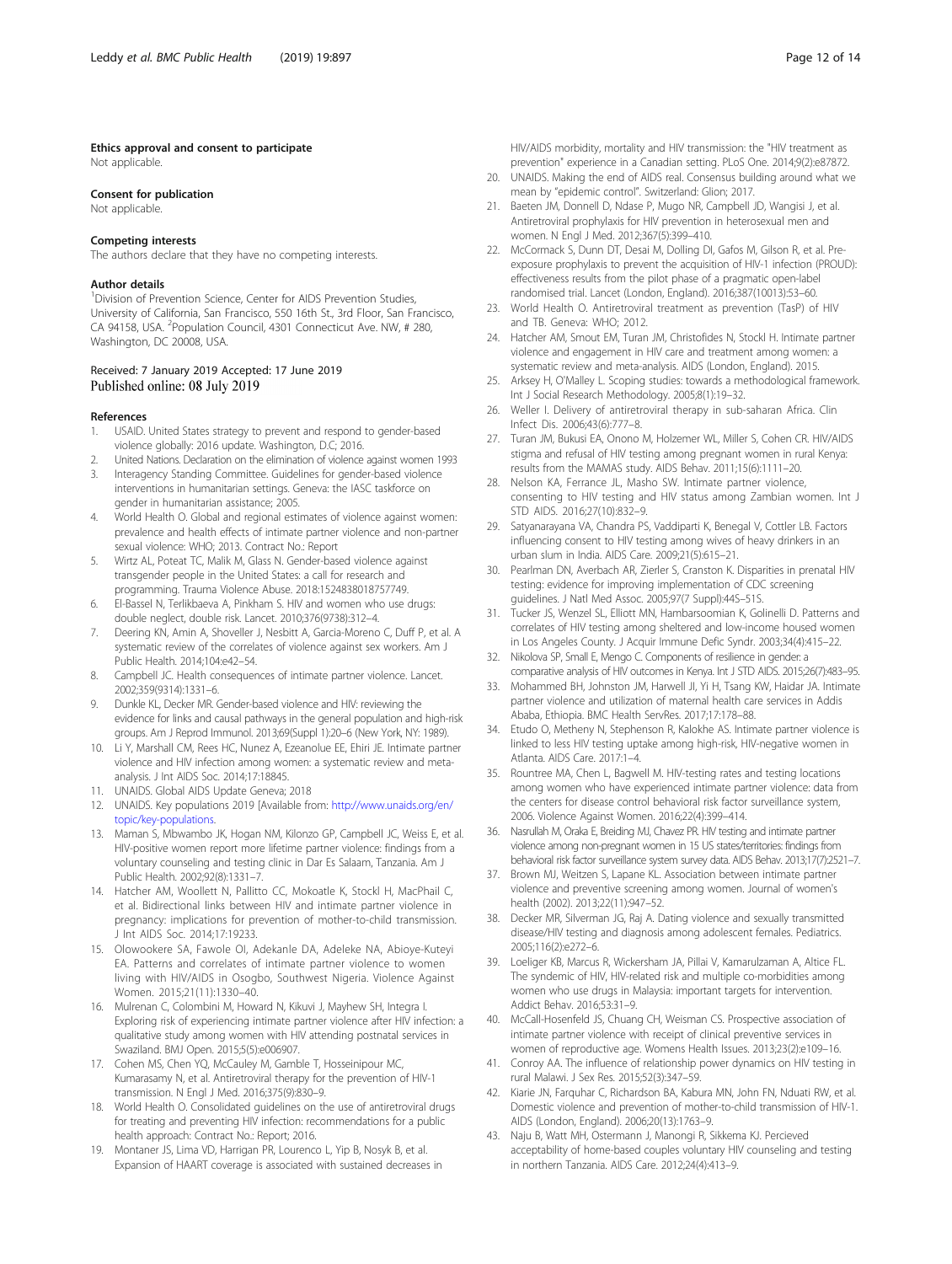- <span id="page-12-0"></span>44. Washio Y, Wright EN, Flores D, Davis A, Chittams J, Anagnostopulos C, et al. Perspectives on HIV testing among WIC-enrolled postpartum women: implications for intervention development. AIDS Educ Prev. 2017;29(5):457–74.
- 45. Blank AE, Fletcher J, Verdecias N, Garcia I, Blackstock O, Cunningham C. Factors associated with retention and viral suppression among a cohort of HIV+ women of color. AIDS Patient Care STDs. 2015;29(Suppl 1):S27–35.
- 46. Blackstock OJ, Blank AE, Fletcher JJ, Verdecias N, Cunningham CO. Considering care-seeking behaviors reveals important differences among HIV-positive women not engaged in care: implications for intervention. AIDS Patient Care STDs. 2015;29(Suppl 1):S20–6.
- 47. Dale S, Cohen M, Weber K, Cruise R, Kelso G, Brody L. Abuse and resilience in relation to HAART medication adherence and HIV viral load among women with HIV in the United States. AIDS Patient Care STDs. 2014;28(3):136–43.
- 48. Hatcher AM, Turan JM, Leslie HH, Kanya LW, Kwena Z, Johnson MO, et al. Predictors of linkage to care following community-based HIV counseling and testing in rural Kenya. AIDS Behav. 2012;16(5):1295–307.
- 49. Hampanda KM. Intimate partner violence and HIV-positive women's nonadherence to antiretroviral medication for the purpose of prevention of mother-to-child transmission in Lusaka, Zambia. Social science & medicine (1982). 2016;153:123–30.
- 50. Sullivan KA, Messer LC, Quinlivan EB. Substance abuse, violence, and HIV/ AIDS (SAVA) syndemic effects on viral suppression among HIV positive women of color. AIDS Patient Care STDs. 2015;29(Suppl 1):S42–8.
- 51. Trimble DD, Nava A, McFarlane J. Intimate partner violence and antiretroviral adherence among women receiving care in an urban southeastern Texas HIV clinic. J Assoc Nurses AIDS Care. 2013;24(4):331–40.
- 52. Siemieniuk RA, Krentz HB, Miller P, Woodman K, Ko K, Gill MJ. The clinical implications of high rates of intimate partner violence against HIV-positive women. Journal of acquired immune deficiency syndromes (1999). 2013;64(1):32–8.
- 53. Schafer KR, Brant J, Gupta S, Thorpe J, Winstead-Derlega C, Pinkerton R, et al. Intimate partner violence: a predictor of worse HIV outcomes and engagement in care. AIDS Patient Care STDs. 2012;26(6):356–65.
- 54. Illangasekare S, Tello M, Hutton H, Moore R, Anderson J, Baron J, et al. Clinical and mental health correlates and risk factors for intimate partner violence among HIV-positive women in an inner-city HIV clinic. Womens Health Issues. 2012;22(6):e563–e9.
- 55. Rose RC, House AS, Stepleman LM. Intimate partner violence and its effects on the health of African American HIV-positive women. Psychol Trauma Theory Res Pract Policy. 2010;2(4):311–7.
- 56. Lopez EJ, Jones DL, Villar-Loubet OM, Arheart KL, Weiss SM. Violence, coping, and consistent medication adherence in HIV-positive couples. AIDS Educ and Prev : Official Publication of the International Society for AIDS Education. 2010;22(1):61–8.
- 57. Espino SR, Fletcher J, Gonzalez M, Precht A, Xavier J, Matoff-Stepp S. Violence screening and viral load suppression among HIV-positive women of color. AIDS Patient Care STDs. 2015;29(Suppl 1):S36–41.
- 58. Kidman R, Violari A. Dating violence against HIV-infected youth in South Africa: associations with sexual risk behavior, medication adherence, and mental health. J Acquir Immune Defic Syndr. 2018;77(1):64–71.
- 59. Kacanek D, Malee K, Mellins CA, Tassiopoulos K, Smith R, Grant M, et al. Exposure to violence and Virologic and immunological outcomes among youth with perinatal HIV in the pediatric HIV/AIDS cohort study. J Adolesc Health. 2016;59(1):30–7.
- 60. Cohen MH, Cook JA, Grey D, Young M, Hanau LH, Tien P, et al. Medically eligible women who do not use HAART: the importance of abuse, drug use, and race. Am J Public Health. 2004;94(7):1147–51.
- 61. Mendoza C, Barrington C, Donastorg Y, Perez M, Fleming PJ, Decker MR, et al. Violence from a sexual partner is significantly associated with poor HIV care and treatment outcomes among female sex Workers in the Dominican Republic. J Acquir Immune Defic Syndr. 2017;74(3):273–8.
- 62. Lyons C, Ketende S, Drame F, Grosso A, Diouf D, Ba I, et al. Physical and sexual violence affecting female sex workers in Abidjan, cote d'Ivoire: prevalence, and the relationship between violence, the work environment, HIV and access to health services. J Acquir Immune Defic Syndr. 2017;75(1):9–17.
- 63. Machtinger EL, Haberer JE, Wilson TC, Weiss DS. Recent trauma is associated with antiretroviral failure and HIV transmission risk behavior among HIV-positive women and female-identified transgenders. AIDS Behav. 2012;16(8):2160–70.
- 64. Kalokhe AS, Paranjape A, Bell CE, Cardenas GA, Kuper T, Metsch LR, et al. Intimate partner violence among HIV-infected crack cocaine users. AIDS Patient Care STDs. 2012;26(4):234–40.
- 65. Wechsberg WM, van der Horst C, Ndirangu J, Doherty IA, Kline T, Browne FA, et al. Seek, test, treat: substance-using women in the HIV treatment cascade in South Africa. Addiction science & clinical practice. 2017;12(1):12–017-0077-x.
- 66. Mepham S, Zondi Z, Mbuyazi A, Mkhwanazi N, Newell ML. Challenges in PMTCT antiretroviral adherence in northern KwaZulu-Natal, South Africa. AIDS Care. 2011;23(6):741–7.
- 67. Zunner B, Dworkin SL, Neylan TC, Bukusi EA, Oyaro P, Cohen CR, et al. HIV, violence and women: unmet mental health care needs. J Affect Disord. 2015;174:619–26.
- 68. Hatcher AM, Stockl H, Christofides N, Woollett N, Pallitto CC, Garcia-Moreno C, et al. Mechanisms linking intimate partner violence and prevention of mother-to-child transmission of HIV: a qualitative study in South Africa. Social science & medicine (1982). 2016;168:130–9.
- 69. Conroy A, Leddy A, Johnson M, Ngubane T, van Rooyen H, Darbes L. 'I told her this is your life': relationship dynamics, partner support and adherence to antiretroviral therapy among south African couples. Culture, health & sexuality. 2017;19(11):1239–53.
- 70. Lichtenstein B. Domestic violence in barriers to health care for HIV-positive women. AIDS Patient Care STDs. 2006;20(2):122–32.
- 71. Watt MH, Dennis AC, Choi KW, Ciya N, Joska JA, Robertson C, et al. Impact of sexual trauma on HIV care engagement: perspectives of female patients with trauma histories in Cape Town, South Africa. AIDS Behav. 2017;21(11):3209–18.
- 72. Kosia A, Kakoko D, Semakafu AM, Nyamhanga T, Frumence G. Intimate partner violence and challenges facing women living with HIV/AIDS in accessing antiretroviral treatment at Singida regional hospital, Central Tanzania. Glob Health Action. 2016;9:32307.
- 73. Maeri I, El Ayadi A, Getahun M, Charlebois E, Akatukwasa C, Tumwebaze D, et al. "how can I tell?" consequences of HIV status disclosure among couples in eastern African communities in the context of an ongoing HIV "test-and-treat" trial. AIDS Care. 2016;28(Suppl 3):59–66.
- 74. Orza LB, E.; Bell, E.; Crone, E.T.; Damji, N.; Dilmitis, S.; Tremlett, L.; Aidarus, N.; Stevenson, J.; Bensaid, S.; Kenkem, C.; Ross, G.V.; Kudravtseva, E.; Welbourn, A. In women's eyes: key barriers to women's access to HIV treatment and a rights-based approach to their sutstained well-being. Health and Human Rights Journal 2017;19(2):155–168.
- 75. Wilson KS, Wanje G, Yuhas K, Simoni JM, Masese L, Vander Stoep A, et al. A prospective study of intimate partner violence as a risk factor for detectable plasma viral load in HIV-positive women engaged in transactional sex in Mombasa, Kenya. AIDS Behav. 2016;20(9):2065–77.
- 76. Roberts ST, Haberer J, Celum C, Mugo N, Ware NC, Cohen CR, et al. Intimate partner violence and adherence to HIV pre-exposure prophylaxis (PrEP) in African women in HIV serodiscordant relationships: a prospective cohort study. J Acquir Immune Defic Syndr. 2016;73(3):313–22.
- 77. Raj A, Silverman JG, Amaro H. Abused women report greater male partner risk and gender-based risk for HIV: findings from a community-based study with Hispanic women. AIDS Care. 2004;16(4):519–29.
- 78. Reisner SL, Poteat T, Keatley J, Cabral M, Mothopeng T, Dunham E, et al. Global health burden and needs of transgender populations: a review. Lancet. 2016;338:412–36.
- 79. Collins DA, Shamblen SR, Strader TN, Arnold BB. Evaluation of an evidencebased intervention implemented with African-American women to prevent substance abuse, strengthen relationship skills and reduce risk for HIV/AIDS. AIDS Care. 2017;29(8):966–73.
- 80. Abramsky T, Devries KM, Michau L, Nakuti J, Musuya T, Kyegombe N, et al. The impact of SASA!, a community mobilisation intervention, on women's experiences of intimate partner violence: secondary findings from a cluster randomised trial in Kampala, Uganda. J Epidemiol Community Health. 2016;70(8):818–25.
- 81. Jewkes R, Nduna M, Levin J, Jama N, Dunkle K, Puren A, et al. Impact of stepping stones on incidence of HIV and HSV-2 and sexual behaviour in rural South Africa: cluster randomised controlled trial. BMJ (Clinical research ed). 2008;337:a506.
- 82. Wagman JA, Gray RH, Campbell JC, Thoma M, Ndyanabo A, Ssekasanvu J, et al. Effectiveness of an integrated intimate partner violence and HIV prevention intervention in Rakai, Uganda: analysis of an intervention in an existing cluster randomised cohort. The LancetGlobal health. 2015;3(1):e23–33.
- 83. Pulerwitz J, Hughes L, Mehta M, Kidanu A, Verani F, Tewolde S. Changing gender norms and reducing intimate partner violence: results from a quasi-experimental intervention study with Young men in Ethiopia. Am J Public Health. 2015;105(1):132–7.